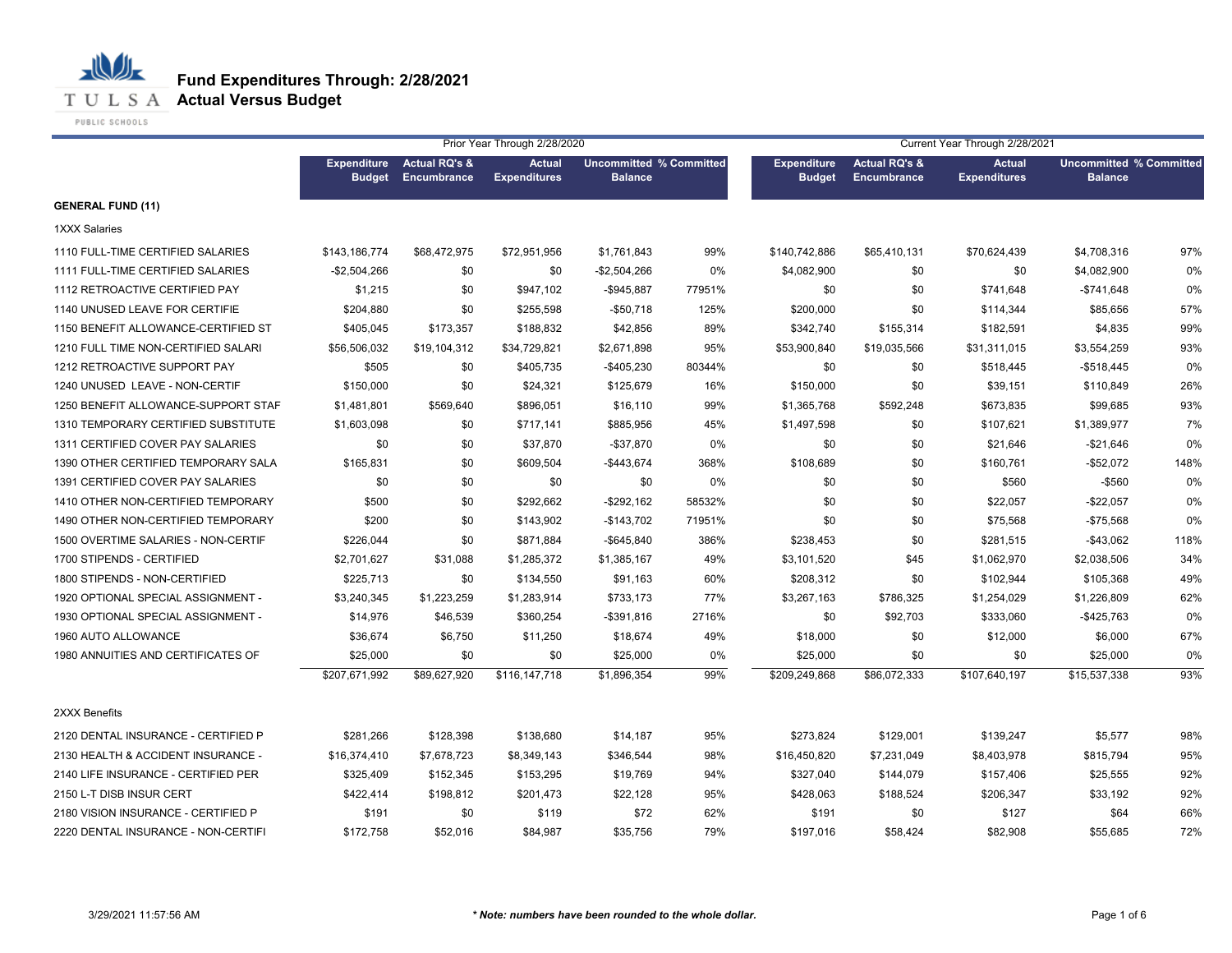**Fund Expenditures Through: 2/28/2021**

**T U L S A Actual Versus Budget** 

PUBLIC SCHOOLS

|                                                  |                                     |                                                | Prior Year Through 2/28/2020         |                                                  |      | Current Year Through 2/28/2021      |                                                |                                      |                                                  |      |  |
|--------------------------------------------------|-------------------------------------|------------------------------------------------|--------------------------------------|--------------------------------------------------|------|-------------------------------------|------------------------------------------------|--------------------------------------|--------------------------------------------------|------|--|
|                                                  | <b>Expenditure</b><br><b>Budget</b> | <b>Actual RQ's &amp;</b><br><b>Encumbrance</b> | <b>Actual</b><br><b>Expenditures</b> | <b>Uncommitted % Committed</b><br><b>Balance</b> |      | <b>Expenditure</b><br><b>Budget</b> | <b>Actual RQ's &amp;</b><br><b>Encumbrance</b> | <b>Actual</b><br><b>Expenditures</b> | <b>Uncommitted % Committed</b><br><b>Balance</b> |      |  |
| <b>GENERAL FUND (11)</b>                         |                                     |                                                |                                      |                                                  |      |                                     |                                                |                                      |                                                  |      |  |
| 2230 HEALTH INSURANCE - NON-CERTIFI              | \$9,664,989                         | \$3,204,971                                    | \$5,151,096                          | \$1,308,923                                      | 86%  | \$9,323,951                         | \$3,333,501                                    | \$5,075,400                          | \$915,049                                        | 90%  |  |
| 2240 LIFE INSURANCE - NON-CERTIFIED              | \$126,936                           | \$39,659                                       | \$65,315                             | \$21,963                                         | 83%  | \$135,149                           | \$41,880                                       | \$64,925                             | \$28,343                                         | 79%  |  |
| 2250 L-T DISB INSUR                              | \$161,526                           | \$51,732                                       | \$85,181                             | \$24,612                                         | 85%  | \$175,491                           | \$54,516                                       | \$84,442                             | \$36,532                                         | 79%  |  |
| 2310 FICA - EMPLOYER'S CONTRIBUTION              | \$9,393,907                         | \$3,915,699                                    | \$4,613,222                          | \$864,987                                        | 91%  | \$8,567,553                         | \$4,112,621                                    | \$4,421,689                          | \$33,244                                         | 100% |  |
| 2320 MEDICARE - EMPLOYER'S CONTRIBU              | \$2,014,262                         | \$912,809                                      | \$1,091,239                          | \$10,214                                         | 99%  | \$2,008,536                         | \$953,484                                      | \$1,041,513                          | \$13,540                                         | 99%  |  |
| 2410 FICA - EMPLOYER'S CONTRIBUTION              | \$3,454,114                         | \$1,114,003                                    | \$2,258,432                          | \$81,679                                         | 98%  | \$3,772,757                         | \$1,189,241                                    | \$1,991,326                          | \$592,190                                        | 84%  |  |
| 2420 MEDICARE - EMPLOYER'S CONTRIBU              | \$801.066                           | \$259,281                                      | \$532,846                            | \$8,939                                          | 99%  | \$868,954                           | \$273,670                                      | \$474,685                            | \$120,599                                        | 86%  |  |
| 2510 DISTRICT PAID RETIREMENT                    | \$1,079,524                         | \$431,010                                      | \$708,205                            | $-$59,691$                                       | 106% | \$1,169,648                         | \$361,101                                      | \$740,907                            | \$67,641                                         | 94%  |  |
| 2520 RETIREMENT - FEDERAL MATCHING               | \$1,031,997                         | \$0                                            | \$596,062                            | \$435,935                                        | 58%  | \$824,761                           | \$0                                            | \$560,033                            | \$264,727                                        | 68%  |  |
| 2530 RETIREMENT - EMPLOYER'S CONTRI              | \$14,880,098                        | \$6,482,255                                    | \$7,618,731                          | \$779,112                                        | 95%  | \$14,632,320                        | \$6,438,386                                    | \$7,289,822                          | \$904,113                                        | 94%  |  |
| 2610 RETIREMENT - DISTRICT PAID NON              | \$196,586                           | \$16,256                                       | \$116,116                            | \$64,214                                         | 67%  | \$194,929                           | \$13,927                                       | \$134,210                            | \$46,793                                         | 76%  |  |
| 2620 RETIREMENT - FEDERAL MATCHING               | \$163,857                           | \$0                                            | \$115,437                            | \$48,420                                         | 70%  | \$189,770                           | \$0                                            | \$116,536                            | \$73,233                                         | 61%  |  |
| 2630 RETIREMENT - EMPLOYER'S CONTRI              | \$2,397,246                         | \$800,898                                      | \$1,494,076                          | \$102,272                                        | 96%  | \$2,489,590                         | \$774,759                                      | \$1,425,864                          | \$288,968                                        | 88%  |  |
| 2710 UNEMPLOYMENT COMPENSATION - CE              | \$300,000                           | \$0                                            | \$64,974                             | \$235,026                                        | 22%  | \$300,000                           | \$0                                            | \$1,021,130                          | $-$721,130$                                      | 340% |  |
| 2810 UNEMPLOYMENT COMPENSATION - NO              | \$100,000                           | \$0                                            | \$58,762                             | \$41,238                                         | 59%  | \$100,000                           | \$0                                            | \$109,091                            | $-$ \$9,091                                      | 109% |  |
|                                                  | \$63,342,557                        | \$25,438,865                                   | \$33,497,391                         | \$4,406,301                                      | 93%  | \$62,430,366                        | \$25,298,161                                   | \$33,541,587                         | \$3,590,617                                      | 94%  |  |
| 3XXX Purchased Professional & Technical Services |                                     |                                                |                                      |                                                  |      |                                     |                                                |                                      |                                                  |      |  |
| 3100 OFFICIAL/ADMINISTRATIVE SERVIC              | \$616,161                           | \$215,170                                      | \$266,659                            | \$134,333                                        | 78%  | \$277,469                           | \$170,376                                      | \$95,764                             | \$11,329                                         | 96%  |  |
| 3200 PROFESSIONAL-EDUCATION SERVICE              | \$10,096,373                        | \$2,810,081                                    | \$5,374,818                          | \$1,911,474                                      | 81%  | \$5,297,002                         | \$3,233,042                                    | \$3,586,316                          | $-$1,522,356$                                    | 129% |  |
| 3220 INSTRUCTIONAL SERVICES                      | \$5,000                             | \$0                                            | \$5,000                              | \$0                                              | 100% | \$0                                 | \$0                                            | \$0                                  | \$0                                              | 0%   |  |
| 3310 ACCOUNTING SERVICES                         | \$159,000                           | \$27,500                                       | \$0                                  | \$131,500                                        | 17%  | \$174,000                           | \$27,500                                       | \$0                                  | \$146,500                                        | 16%  |  |
| 3360 MEDICAL SERVICES                            | \$397,016                           | \$113,482                                      | \$50,058                             | \$233,476                                        | 41%  | \$413,968                           | \$86,009                                       | \$25,692                             | \$302,268                                        | 27%  |  |
| 3370 OTHER PROFESSIONAL SERVICES                 | \$717,176                           | \$216,274                                      | \$332,484                            | \$168,418                                        | 77%  | \$1,195,256                         | \$389,354                                      | \$363,643                            | \$442,259                                        | 63%  |  |
| 3420 DATA PROCESSING SERVICES                    | \$17,000                            | \$11,891                                       | \$5,109                              | \$0                                              | 100% | \$15,000                            | \$9,010                                        | \$5,990                              | \$0                                              | 100% |  |
| 3430 OFFICIALS                                   | \$136,740                           | \$16,558                                       | \$101,522                            | \$18,661                                         | 86%  | \$136,740                           | \$29,178                                       | \$84,961                             | \$22,601                                         | 83%  |  |
| 3440 SECURITY SERVICES                           | \$41,665                            | \$0                                            | \$0                                  | \$41,665                                         | 0%   | \$41,165                            | \$0                                            | \$0                                  | \$41,165                                         | 0%   |  |
| 3460 OTHER TECHNICAL SERVICES                    | \$646,644                           | \$192,983                                      | \$290,390                            | \$163,270                                        | 75%  | \$683,922                           | \$228,246                                      | \$255,343                            | \$200,334                                        | 71%  |  |
| 3510 CIVIL LITIGATION-PLAINTIFF                  | \$8,000                             | \$2,941                                        | \$32,059                             | $-$27,000$                                       | 438% | \$8,000                             | \$6,000                                        | \$0                                  | \$2,000                                          | 75%  |  |
| 3520 CIVIL LITIGATION-DEFENDANT                  | \$12,000                            | \$9,949                                        | \$12,551                             | $-$10,500$                                       | 188% | \$12,000                            | \$22,500                                       | \$0                                  | $-$10,500$                                       | 188% |  |
| 3530 CONTRACT SVCS: DRAFT & REVIEW               | \$64,313                            | \$5,870                                        | \$130                                | \$58,313                                         | 9%   | \$64,313                            | \$5,533                                        | \$468                                | \$58,313                                         | 9%   |  |
| 3540 LEGAL-BOARD REPRESENTATION                  | \$19,000                            | \$15,727                                       | \$15,273                             | $-$12,000$                                       | 163% | \$19,000                            | \$24,206                                       | \$6,794                              | $-$12,000$                                       | 163% |  |
| 3550 DUE PROCESS                                 | \$21,550                            | \$32,527                                       | \$2,473                              | $-$13,450$                                       | 162% | \$21,550                            | \$34,442                                       | \$558                                | $-$13,450$                                       | 162% |  |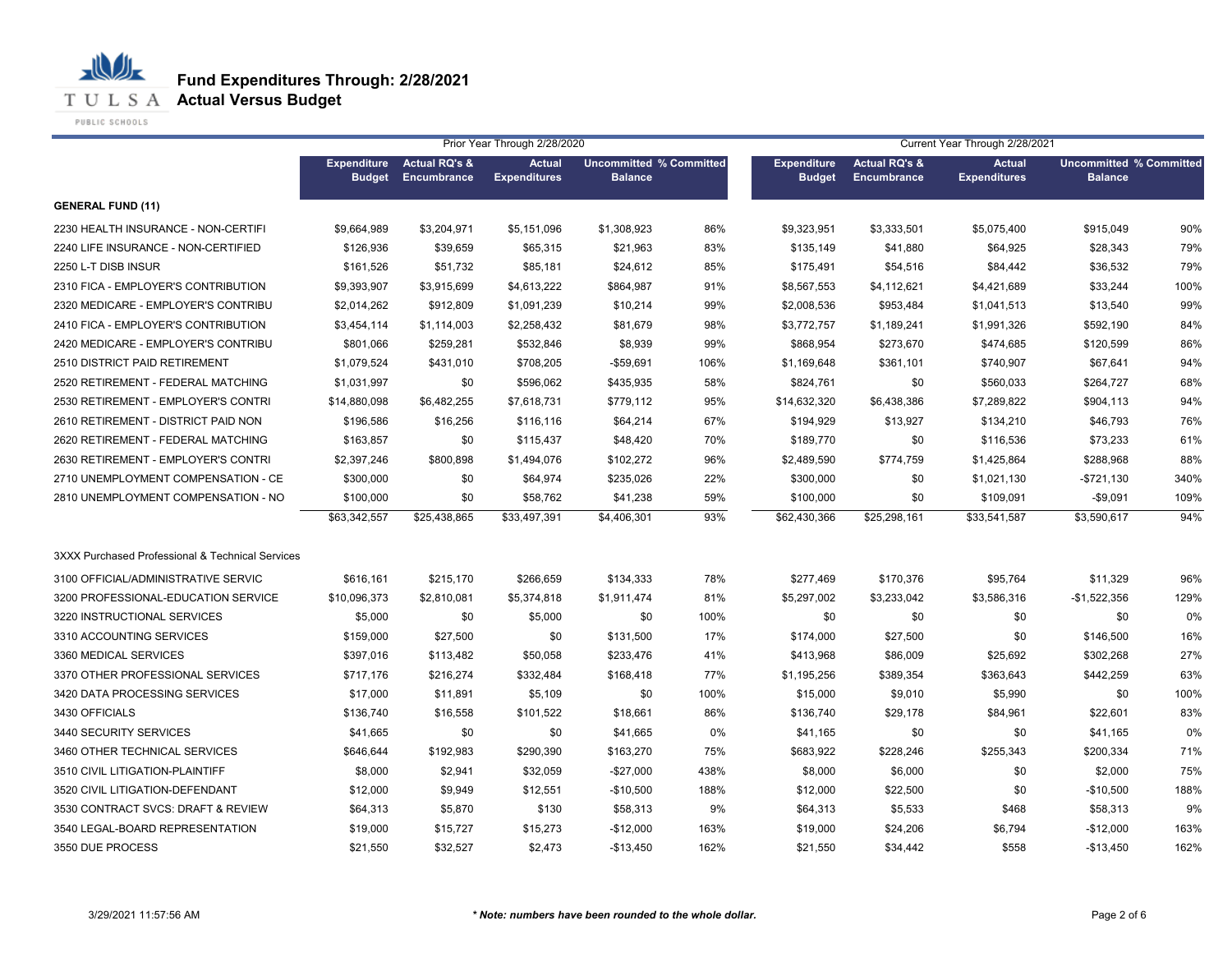## **Fund Expenditures Through: 2/28/2021**

**T U L S A Actual Versus Budget** 

PUBLIC SCHOOLS

|                                         |                                     |                                         | Prior Year Through 2/28/2020         |                                                  |       |                                     |                                                | Current Year Through 2/28/2021       |                                                  |      |
|-----------------------------------------|-------------------------------------|-----------------------------------------|--------------------------------------|--------------------------------------------------|-------|-------------------------------------|------------------------------------------------|--------------------------------------|--------------------------------------------------|------|
|                                         | <b>Expenditure</b><br><b>Budget</b> | <b>Actual RQ's &amp;</b><br>Encumbrance | <b>Actual</b><br><b>Expenditures</b> | <b>Uncommitted % Committed</b><br><b>Balance</b> |       | <b>Expenditure</b><br><b>Budget</b> | <b>Actual RQ's &amp;</b><br><b>Encumbrance</b> | <b>Actual</b><br><b>Expenditures</b> | <b>Uncommitted % Committed</b><br><b>Balance</b> |      |
| <b>GENERAL FUND (11)</b>                |                                     |                                         |                                      |                                                  |       |                                     |                                                |                                      |                                                  |      |
| 3560 EMPLOYMENT LAW                     | \$71,270                            | \$44,774                                | \$9,726                              | \$16,770                                         | 76%   | \$73,425                            | \$49,759                                       | \$4,742                              | \$18,925                                         | 74%  |
| 3570 OTHER LEGAL SERVICES               | \$85,987                            | \$26,353                                | \$46,647                             | \$12,987                                         | 85%   | \$85,987                            | \$51,892                                       | \$44,108                             | $-$10,013$                                       | 112% |
| 3580 LEGAL-GENERAL LEGAL ADVICE         | \$49,000                            | \$0                                     | \$0                                  | \$49,000                                         | 0%    | \$49,000                            | \$0                                            | \$0                                  | \$49,000                                         | 0%   |
| 3590 PROFESSIONAL EMPLOYEE TRAINING     | \$7,489,499                         | \$2,797,433                             | \$2,758,924                          | \$1,933,142                                      | 74%   | \$7,724,357                         | \$2,159,153                                    | \$2,613,596                          | \$2,951,607                                      | 62%  |
| 3600 PROFESSIONAL EMPLOYEE TRAINING     | \$67,428                            | \$218,848                               | \$337,565                            | $-$ \$488,986                                    | 825%  | \$0                                 | \$5,000                                        | \$0                                  | $-$5,000$                                        | 0%   |
|                                         | \$20,720,821                        | \$6,758,361                             | \$9,641,388                          | \$4,321,072                                      | 79%   | \$16,292,154                        | \$6,531,200                                    | \$7,087,973                          | \$2,672,982                                      | 84%  |
| <b>4XXX Purchased Property Services</b> |                                     |                                         |                                      |                                                  |       |                                     |                                                |                                      |                                                  |      |
| 4111 WATER/SEWER SERVICES (NON-EMER     | \$1,615,769                         | \$273,139                               | \$1,241,927                          | \$100,702                                        | 94%   | \$1,615,769                         | \$789,577                                      | \$826,019                            | \$173                                            | 100% |
| 4200 SODEXO MANAGEMENT FEE              | \$0                                 | \$0                                     | \$0                                  | \$0                                              | 0%    | \$1,140,770                         | \$665,449                                      | \$475,321                            | \$0                                              | 100% |
| 4250 LAUNDRY SERVICES                   | \$10,250                            | \$8,037                                 | \$1,964                              | \$250                                            | 98%   | \$10,250                            | \$10,000                                       | \$0                                  | \$250                                            | 98%  |
| 4260 LAWN-CARE SERVICES                 | \$26,005                            | \$0                                     | \$0                                  | \$26,005                                         | 0%    | \$29,339                            | \$0                                            | \$0                                  | \$29,339                                         | 0%   |
| 4300 REPAIRS AND MAINTENANCE SERVIC     | \$64,515                            | \$3,030                                 | \$24,810                             | \$36,675                                         | 43%   | \$1,050                             | \$453                                          | \$342                                | \$255                                            | 76%  |
| <b>4320 COMPUTER SERVICE</b>            | \$1,022,817                         | \$15,900                                | \$967,079                            | \$39,838                                         | 96%   | \$812,485                           | \$45,249                                       | \$755,210                            | \$12,026                                         | 99%  |
| 4340 ELECTRICAL SERVICES                | \$0                                 | \$0                                     | \$0                                  | \$0                                              | 0%    | \$0                                 | \$0                                            | \$1,553                              | $-$1,553$                                        | 0%   |
| 4360 REP/MAINT OFFICE MACHINE SVCS      | \$8,472                             | \$0                                     | \$3,330                              | \$5,142                                          | 39%   | \$8,400                             | \$0                                            | \$3,208                              | \$5,192                                          | 38%  |
| 4380 OTHER BUILDING SERVICES            | \$720                               | \$1,170                                 | \$0                                  | $-$ \$450                                        | 163%  | \$6,060                             | \$1,910                                        | \$5,470                              | $-$1,320$                                        | 122% |
| 4390 OTHER EQUIPMENT AND VEHICLE SE     | \$104,559                           | \$42,761                                | \$45,598                             | \$16,201                                         | 85%   | \$154,530                           | \$53,422                                       | \$60,923                             | \$40,186                                         | 74%  |
| 4392 OTHER EQUIPMENT AND VEHICLE SE     | \$820                               | \$0                                     | \$195                                | \$625                                            | 24%   | \$620                               | \$0                                            | \$0                                  | \$620                                            | 0%   |
| 4400 RENTAL OR LEASE SERVICES           | \$181,678                           | \$185,500                               | \$280                                | $-$4,102$                                        | 102%  | \$180,798                           | \$185,000                                      | \$0                                  | $-$4,202$                                        | 102% |
| 4421 TPS TRANSPORTATION                 | \$888,066                           | \$37,747                                | $-$46,105$                           | \$896,424                                        | $-1%$ | \$436,385                           | \$18,286                                       | \$0                                  | \$418,099                                        | 4%   |
| 4430 LAND AND BUILDING SERVICES         | \$65,000                            | \$30,000                                | \$0                                  | \$35,000                                         | 46%   | \$65,500                            | \$500                                          | \$184                                | \$64,816                                         | 1%   |
| 4490 OTHER RENTAL OR LEASE SERVICES     | \$500                               | \$0                                     | \$200                                | \$300                                            | 40%   | \$380                               | \$0                                            | \$280                                | \$100                                            | 74%  |
| 4500 CONSTRUCTION SERVICES              | \$14,700                            | \$0                                     | \$0                                  | \$14,700                                         | 0%    | \$2,667,086                         | \$236,800                                      | \$2,216,441                          | \$213,845                                        | 92%  |
|                                         | \$4,003,872                         | \$597,283                               | \$2,239,277                          | \$1,167,311                                      | 71%   | \$7,129,421                         | \$2,006,646                                    | \$4,344,951                          | \$777,825                                        | 89%  |
| 5XXX Other Purchased Services           |                                     |                                         |                                      |                                                  |       |                                     |                                                |                                      |                                                  |      |
| 5130 STUDENT TRANSPORTATION SERVICE     | \$33,946                            | \$11,263                                | \$4,460                              | \$18,224                                         | 46%   | \$87,046                            | \$71,880                                       | \$2,850                              | \$12,316                                         | 86%  |
| 5150 STUDENT OUT OF DIST TRVL - LOG     | \$3,311                             | \$2,631                                 | \$7,456                              | $-$6,775$                                        | 305%  | \$2,311                             | \$0                                            | \$0                                  | \$2,311                                          | 0%   |
| 5160 STUDENT OUT OF DIST TRVL -MEAL     | \$3,400                             | \$136                                   | \$0                                  | \$3,264                                          | 4%    | \$2,400                             | \$0                                            | \$0                                  | \$2,400                                          | 0%   |
| 5220 LIABILITY INSURANCE                | \$218,161                           | \$0                                     | \$218,161                            | \$0                                              | 100%  | \$89,610                            | \$0                                            | \$58,980                             | \$30,630                                         | 66%  |
| 5240 VEHICLE INSURANCE-STUDENT TRAN     | \$0                                 | \$0                                     | \$0                                  | \$0                                              | 0%    | \$0                                 | \$0                                            | \$30,630                             | $-$30,630$                                       | 0%   |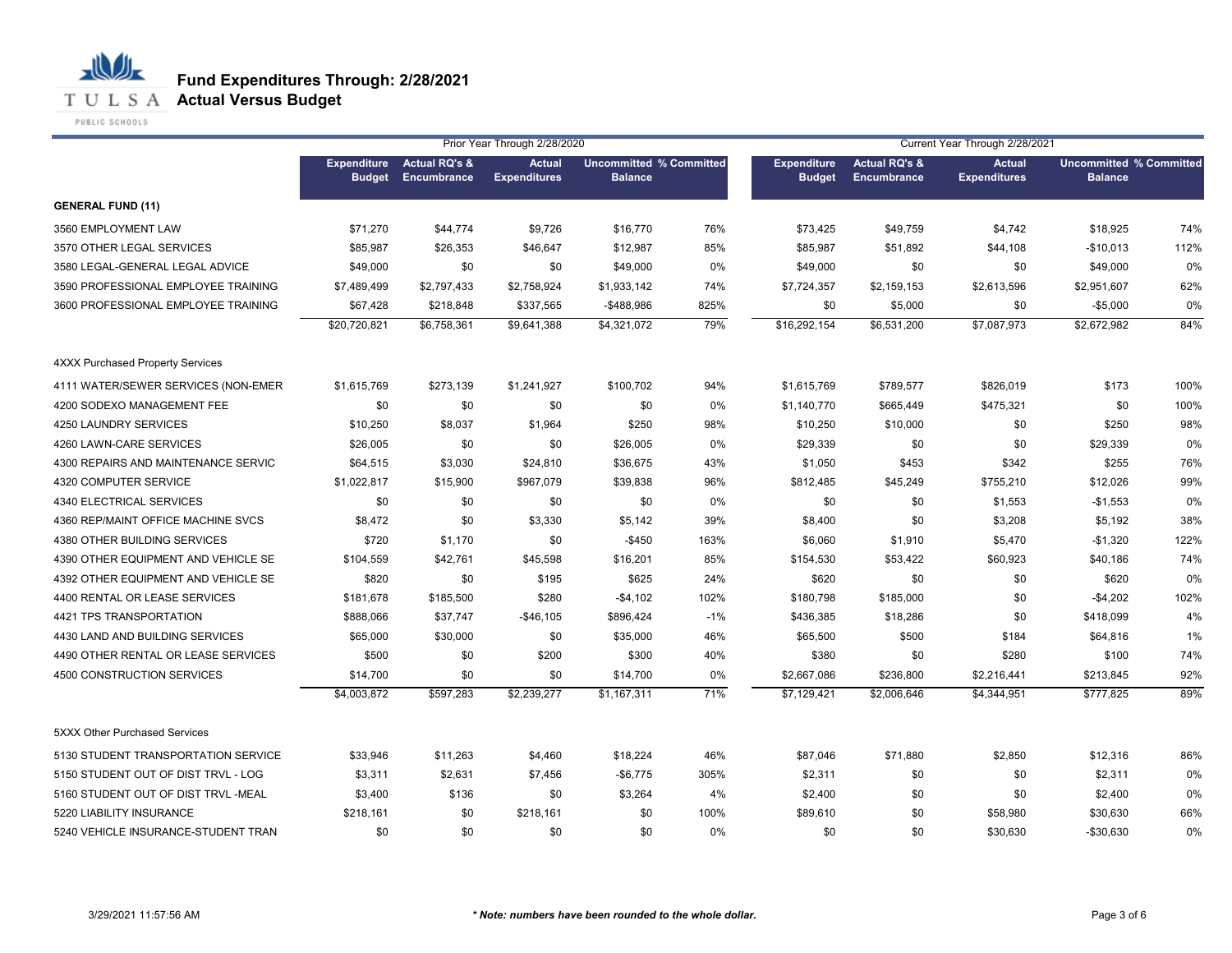

PUBLIC SCHOOLS

|                                     |                    |                          | Prior Year Through 2/28/2020 |                                |          | Current Year Through 2/28/2021 |                          |                     |                                |        |  |
|-------------------------------------|--------------------|--------------------------|------------------------------|--------------------------------|----------|--------------------------------|--------------------------|---------------------|--------------------------------|--------|--|
|                                     | <b>Expenditure</b> | <b>Actual RQ's &amp;</b> | <b>Actual</b>                | <b>Uncommitted % Committed</b> |          | <b>Expenditure</b>             | <b>Actual RQ's &amp;</b> | <b>Actual</b>       | <b>Uncommitted % Committed</b> |        |  |
|                                     | <b>Budget</b>      | Encumbrance              | <b>Expenditures</b>          | <b>Balance</b>                 |          | <b>Budget</b>                  | Encumbrance              | <b>Expenditures</b> | <b>Balance</b>                 |        |  |
| <b>GENERAL FUND (11)</b>            |                    |                          |                              |                                |          |                                |                          |                     |                                |        |  |
| 5250 SURETY BONDS                   | \$19,215           | \$0                      | \$19,215                     | \$0                            | 100%     | \$20,972                       | \$0                      | \$20,972            | \$0                            | 100%   |  |
| 5290 OTHER INSURANCE SERVICES       | \$789,308          | \$30,088                 | \$369,396                    | \$389,825                      | 51%      | \$790,108                      | \$31,005                 | \$364,404           | \$394,700                      | 50%    |  |
| 5300 COMMUNICATION SERVICES         | \$53,116           | \$3,851                  | \$17,329                     | \$31,936                       | 40%      | \$52,483                       | \$4,383                  | \$16,378            | \$31,722                       | 40%    |  |
| 5310 POSTAGE SERVICES               | \$95,382           | \$77,864                 | \$8,434                      | \$9,083                        | 90%      | \$193,668                      | \$50,153                 | \$83,326            | \$60,189                       | 69%    |  |
| 5315 COURIER SERVICES               | \$4,000            | \$1,705                  | \$2,295                      | \$0                            | 100%     | \$4,000                        | \$1,693                  | \$2,307             | \$0                            | 100%   |  |
| 5320 TELEPHONE OR TELEGRAPH SERVICE | \$200,000          | \$93,985                 | \$106,015                    | \$0                            | 100%     | \$205,000                      | \$100,260                | \$104,740           | \$0                            | 100%   |  |
| 5340 MOBILE COMM DEVICES            | \$103,624          | \$55,234                 | \$49,748                     | $-$1,358$                      | 101%     | \$1,801,079                    | \$878,064                | \$856,617           | \$66,398                       | 96%    |  |
| 5350 IPAD SERVICE AGREEMENT         | \$43,535           | \$24,250                 | \$17,196                     | \$2,088                        | 95%      | \$40,779                       | \$28,238                 | \$11,610            | \$930                          | 98%    |  |
| 5400 ADVERTISING                    | \$6,395            | \$4,175                  | \$2,063                      | \$157                          | 98%      | \$4,100                        | \$56,163                 | \$38,645            | $-$90,708$                     | 2312%  |  |
| 5420 PRINTED ADVERTISING            | \$20,018           | \$16,507                 | \$3,494                      | \$18                           | 100%     | \$20,018                       | \$6,033                  | \$13,967            | \$18                           | 100%   |  |
| 5500 PRINTING AND BINDING           | \$27,743           | \$14,433                 | \$6,252                      | \$7,058                        | 75%      | \$14,830                       | \$466,264                | \$453,180           | $-$904,615$                    | 6200%  |  |
| 5591 PRINTING IN HOUSE              | \$111,029          | \$1,546                  | \$14,457                     | \$95,026                       | 14%      | \$51,698                       | \$1,353                  | \$2,703             | \$47,641                       | 8%     |  |
| 5592 PRINTING CLICK CHARGES         | \$695,397          | \$221,788                | \$457,263                    | \$16,346                       | 98%      | \$581,832                      | \$241,975                | \$328,715           | \$11,142                       | 98%    |  |
| 5610 TUTITIONS TO OTHER DISTRICTS W | \$10,000           | \$0                      | \$0                          | \$10,000                       | 0%       | \$10,000                       | \$0                      | \$0                 | \$10,000                       | 0%     |  |
| 5810 TRAVEL IN-DISTRICT / MILEAGE   | \$368,835          | \$0                      | \$74,201                     | \$294,634                      | 20%      | \$326,241                      | \$0                      | \$8,236             | \$318,005                      | 3%     |  |
| 5820 TRAVEL OUT OF DISTRICT         | \$1,709,146        | \$485,246                | \$314,282                    | \$909,619                      | 47%      | \$1,057,909                    | \$15,022                 | \$109               | \$1,042,777                    | 1%     |  |
| 5990 OTHER PURCHASED SERVICES       | \$2,713,545        | \$1,901,493              | \$1,480,057                  | -\$668,006                     | 125%     | \$2,164,404                    | \$1,431,206              | \$1,119,906         | -\$386,708                     | 118%   |  |
|                                     | \$7,229,105        | \$2,946,194              | \$3,171,773                  | \$1,111,138                    | 85%      | \$7,520,486                    | \$3,383,693              | \$3,518,275         | \$618,518                      | 92%    |  |
| <b>6XXX Supplies and Materials</b>  |                    |                          |                              |                                |          |                                |                          |                     |                                |        |  |
| 6110 PAPER AND COPY SUPPLIES        | \$84,542           | \$22,597                 | \$46,893                     | \$15,052                       | 82%      | \$125,351                      | \$46,776                 | \$39,684            | \$38,891                       | 69%    |  |
| 6111 PAPER AND COPY SUPPLIES-WAREHO | \$498,629          | \$0                      | \$107,917                    | \$390,712                      | 22%      | \$192,637                      | \$1                      | \$9,156             | \$183,481                      | 5%     |  |
| 6112 PAPER AND COPY SUPPLIES-ONLINE | \$66,847           | \$42                     | \$20,040                     | \$46,765                       | 30%      | \$87,724                       | \$3,000                  | \$17,357            | \$67,368                       | 23%    |  |
| 6119 ONLINE ORDERING ENCUMBRANCE    | $-$200$            | \$303,317                | \$0                          | $-$303,517$                    | -151659% | \$0                            | \$269,403                | \$0                 | $-$269,403$                    | 0%     |  |
| 6120 AUTOMOTIVE/BUS SUPPLIES        | \$781,500          | \$102,617                | \$651,347                    | \$27,536                       | 96%      | \$31,210                       | \$0                      | \$0                 | \$31,210                       | 0%     |  |
| 6130 CONSUMABLE TECHNOLOGY SUPPLIES | \$0                | \$2,000                  | \$934                        | $-$2,934$                      | 0%       | \$0                            | \$2,000                  | \$1,902             | $-$3,902$                      | 0%     |  |
| 6140 TESTING SUPPLIES AND MATERIALS | \$208,387          | \$11,545                 | \$71,649                     | \$125,192                      | 40%      | \$205,878                      | \$12,881                 | \$119,976           | \$73,021                       | 65%    |  |
| 6150 FILMS VIDEOS AUDIO TAPES AV SU | \$11,727           | \$279                    | \$0                          | \$11,448                       | 2%       | \$11,727                       | \$0                      | \$2,500             | \$9,227                        | 21%    |  |
| 6160 FIRST AID SUPPLIES             | \$20,532           | \$824                    | \$9,397                      | \$10,310                       | 50%      | \$4,708,503                    | \$77,360                 | \$521,554           | \$4,109,589                    | 13%    |  |
| 6161 FIRST AID - WAREHOUSE          | \$0                | \$0                      | \$0                          | \$0                            | 0%       | \$1,500                        | \$0                      | \$171,361           | $-$169,861$                    | 11424% |  |
| 6166 INVENTORY - HEALTH SUPPLIES    | \$12,613           | \$0                      | \$10,917                     | \$1,696                        | 87%      | \$12,613                       | \$617                    | \$12,534            | $-$ \$538                      | 104%   |  |
| 6169 INVENTORY - ISSUED             | \$0                | \$0                      | $-$1,145$                    | \$1,145                        | 0%       | \$0                            | \$16                     | $-$1,015$           | \$999                          | 0%     |  |
| 6170 PAPER PRODUCTS                 | \$0                | \$0                      | \$71                         | $-$71$                         | 0%       | \$0                            | \$0                      | \$0                 | \$0                            | 0%     |  |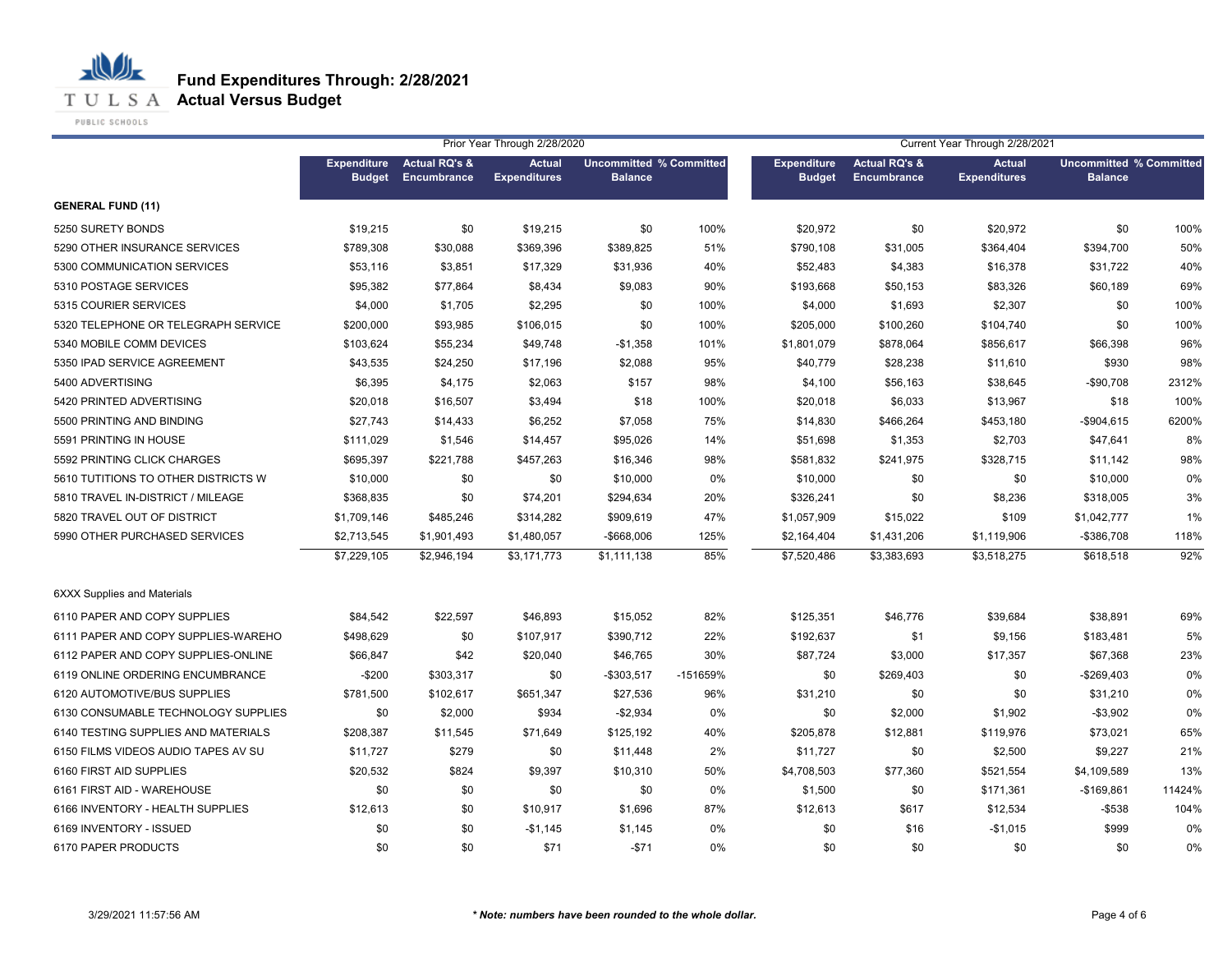

PUBLIC SCHOOLS

|                                     |                                     |                                         | Prior Year Through 2/28/2020         |                                                  |       | Current Year Through 2/28/2021      |                                         |                                      |                                                  |         |
|-------------------------------------|-------------------------------------|-----------------------------------------|--------------------------------------|--------------------------------------------------|-------|-------------------------------------|-----------------------------------------|--------------------------------------|--------------------------------------------------|---------|
|                                     | <b>Expenditure</b><br><b>Budget</b> | <b>Actual RQ's &amp;</b><br>Encumbrance | <b>Actual</b><br><b>Expenditures</b> | <b>Uncommitted % Committed</b><br><b>Balance</b> |       | <b>Expenditure</b><br><b>Budget</b> | <b>Actual RQ's &amp;</b><br>Encumbrance | <b>Actual</b><br><b>Expenditures</b> | <b>Uncommitted % Committed</b><br><b>Balance</b> |         |
| <b>GENERAL FUND (11)</b>            |                                     |                                         |                                      |                                                  |       |                                     |                                         |                                      |                                                  |         |
| 6180 CLEAN-MAINT SUPPLIES CHEMICALS | \$737,452                           | \$4,488                                 | \$278,672                            | \$454,292                                        | 38%   | \$766,734                           | $-$2,028$                               | \$168,425                            | \$600,337                                        | 22%     |
| 6181 CLEAN-MAINT SUPPLIES CHEMICALS | \$282                               | \$0                                     | \$0                                  | \$282                                            | $0\%$ | \$282                               | \$0                                     | \$0                                  | \$282                                            | 0%      |
| 6190 GENERAL OFFICE SUPPLIES        | \$739,915                           | \$47,472                                | \$109,126                            | \$583,316                                        | 21%   | \$986,805                           | \$28,811                                | \$45,324                             | \$912,671                                        | 8%      |
| 6191 GENERAL OFFICE SUPPLIES-WAREHO | \$329,137                           | \$0                                     | \$78,047                             | \$251,090                                        | 24%   | \$156,019                           | \$845                                   | \$21,621                             | \$133,553                                        | 14%     |
| 6192 GENERAL OFFICE SUPPLIES-ONLINE | \$314,287                           | \$120                                   | \$62,244                             | \$251,924                                        | 20%   | \$284,078                           | \$4,500                                 | \$71,509                             | \$208,069                                        | 27%     |
| 6195 OTHER SUPPLIES AND MATERIALS   | \$250                               | \$0                                     | \$1,633                              | $-$1,383$                                        | 653%  | \$162                               | \$0                                     | \$82                                 | \$80                                             | 51%     |
| 6196 INVENTORY - NEW INV SYSTEM     | \$200,000                           | \$22,433                                | \$189,441                            | $-$11,874$                                       | 106%  | \$200,000                           | \$128,864                               | $-$ \$425,142                        | \$496,278                                        | $-148%$ |
| 6199 INVENTORY ISSUED               | \$0                                 | \$0                                     | $-$480,329$                          | \$480,329                                        | 0%    | \$0                                 | \$0                                     | \$220,544                            | $-$220,544$                                      | 0%      |
| 6240 ELECTRICITY                    | \$5,024,988                         | \$1,854,567                             | \$3,202,921                          | $-$32,500$                                       | 101%  | \$4,869,043                         | \$2,598,569                             | \$2,270,474                          | \$0                                              | 100%    |
| 6250 GASOLINE                       | \$1,003,392                         | \$459,667                               | \$527,946                            | \$15,779                                         | 98%   | \$649,792                           | \$635,375                               | \$164,625                            | $-$150,208$                                      | 123%    |
| 6270 NATURAL GAS                    | \$1,028,185                         | \$556,163                               | \$311,180                            | \$160,842                                        | 84%   | \$1,028,185                         | \$416,686                               | \$369,782                            | \$241,717                                        | 76%     |
| 6410 BOOKS                          | \$1,024,816                         | \$190,876                               | \$226,624                            | \$607,316                                        | 41%   | \$1,050,118                         | \$116,501                               | \$972,599                            | $-$ \$38,982                                     | 104%    |
| 6420 PERIODICALS                    | \$16,619                            | \$3,031                                 | \$2,024                              | \$11,564                                         | 30%   | \$16,619                            | \$157                                   | \$1,086                              | \$15,376                                         | 7%      |
| 6430 STATE ADOPTED TEXTBOOKS        | \$1,651,010                         | \$0                                     | \$28,270                             | \$1,622,740                                      | 2%    | \$1,593,850                         | \$838                                   | \$447,342                            | \$1,145,669                                      | 28%     |
| 6440 SUPPLEMENTAL TEXTBOOKS (NON-ST | \$27,153                            | \$1,848                                 | \$15,200                             | \$10,105                                         | 63%   | \$92,612                            | \$2,679                                 | \$2,983                              | \$86,949                                         | 6%      |
| 6450 WORKBOOKS                      | \$59,868                            | \$13,668                                | \$10,801                             | \$35,400                                         | 41%   | \$38,736                            | \$4,005                                 | \$14,191                             | \$20,540                                         | 47%     |
| 6470 NEWSPAPERS                     | \$249                               | \$0                                     | \$0                                  | \$249                                            | 0%    | \$249                               | \$0                                     | \$0                                  | \$249                                            | 0%      |
| 6480 MAGAZINES                      | \$1,404                             | \$0                                     | \$3,113                              | $-$1,709$                                        | 222%  | \$1,912                             | \$0                                     | \$4,887                              | $-$2,975$                                        | 256%    |
| 6510 APPLIANCES/FURNITURE/FIXTURES  | \$129,023                           | \$14,981                                | \$31,801                             | \$82,241                                         | 36%   | \$204,134                           | \$49,002                                | \$67,966                             | \$87,167                                         | 57%     |
| 6520 AUDIOVISUAL                    | \$2,500                             | \$0                                     | \$1,265                              | \$1,235                                          | 51%   | \$2,500                             | \$0                                     | \$0                                  | \$2,500                                          | 0%      |
| 6530 TECHNOLOGY-RELATED EQUIPMENT   | \$3,026,153                         | \$395,329                               | \$1,270,168                          | \$1,360,656                                      | 55%   | \$5,046,458                         | \$307,543                               | \$1,267,551                          | \$3,471,364                                      | 31%     |
| 6531 COMPUTERS                      | \$0                                 | \$0                                     | \$0                                  | \$0                                              | 0%    | \$0                                 | \$0                                     | \$562                                | $-$ \$562                                        | 0%      |
| 6540 FURNITURE AND FIXTURES         | \$3,036                             | \$0                                     | \$9,887                              | $-$ \$6,851                                      | 326%  | \$0                                 | \$0                                     | \$0                                  | \$0                                              | 0%      |
| 6550 INSTRUMENTS                    | \$0                                 | \$0                                     | \$0                                  | \$0                                              | 0%    | \$0                                 | \$2,780                                 | \$1,400                              | $-$4,180$                                        | 0%      |
| 6560 MACHINERY                      | \$0                                 | \$0                                     | \$0                                  | \$0                                              | $0\%$ | \$508,270                           | \$292,399                               | \$220,056                            | $-$4,185$                                        | 101%    |
| 6570 UNIFORMS                       | \$39,534                            | \$14,069                                | \$9,929                              | \$15,535                                         | 61%   | \$32,546                            | \$13,559                                | \$18,240                             | \$748                                            | 98%     |
| 6590 FIREARMS AND AMMUNITION        | \$1,207                             | \$117                                   | \$1,090                              | \$0                                              | 100%  | \$0                                 | \$0                                     | \$0                                  | \$0                                              | 0%      |
| 6810 COCURRICULAR SUPPLIES          | \$2,599,452                         | \$123,317                               | \$414,074                            | \$2,062,061                                      | 21%   | \$2,247,064                         | \$257,129                               | \$663,958                            | \$1,325,977                                      | 41%     |
| 6811 COCURRICULAR SUPPLIES-WAREHOUS | \$94,387                            | \$0                                     | \$18,199                             | \$76,188                                         | 19%   | \$61,476                            | \$0                                     | \$3,911                              | \$57,565                                         | 6%      |
| 6820 AWARDS DECOR REGALIA REFRESHME | \$79,306                            | \$31,370                                | \$24,050                             | \$23,886                                         | 70%   | \$97,775                            | \$12,931                                | \$6,995                              | \$77,849                                         | 20%     |
| 6830 EXTRACURRICULAR SUPPLIES       | \$73,790                            | \$21,093                                | \$24,745                             | \$27,952                                         | 62%   | \$127,982                           | \$12,611                                | \$137,106                            | $-$21,736$                                       | 117%    |
|                                     | \$19,891,971                        | $\overline{4,197,831}$                  | $\overline{$7,290,141}$              | \$8,403,999                                      | 58%   | \$25,440,544                        | \$5,295,809                             | \$7,633,088                          | \$12,511,647                                     | 51%     |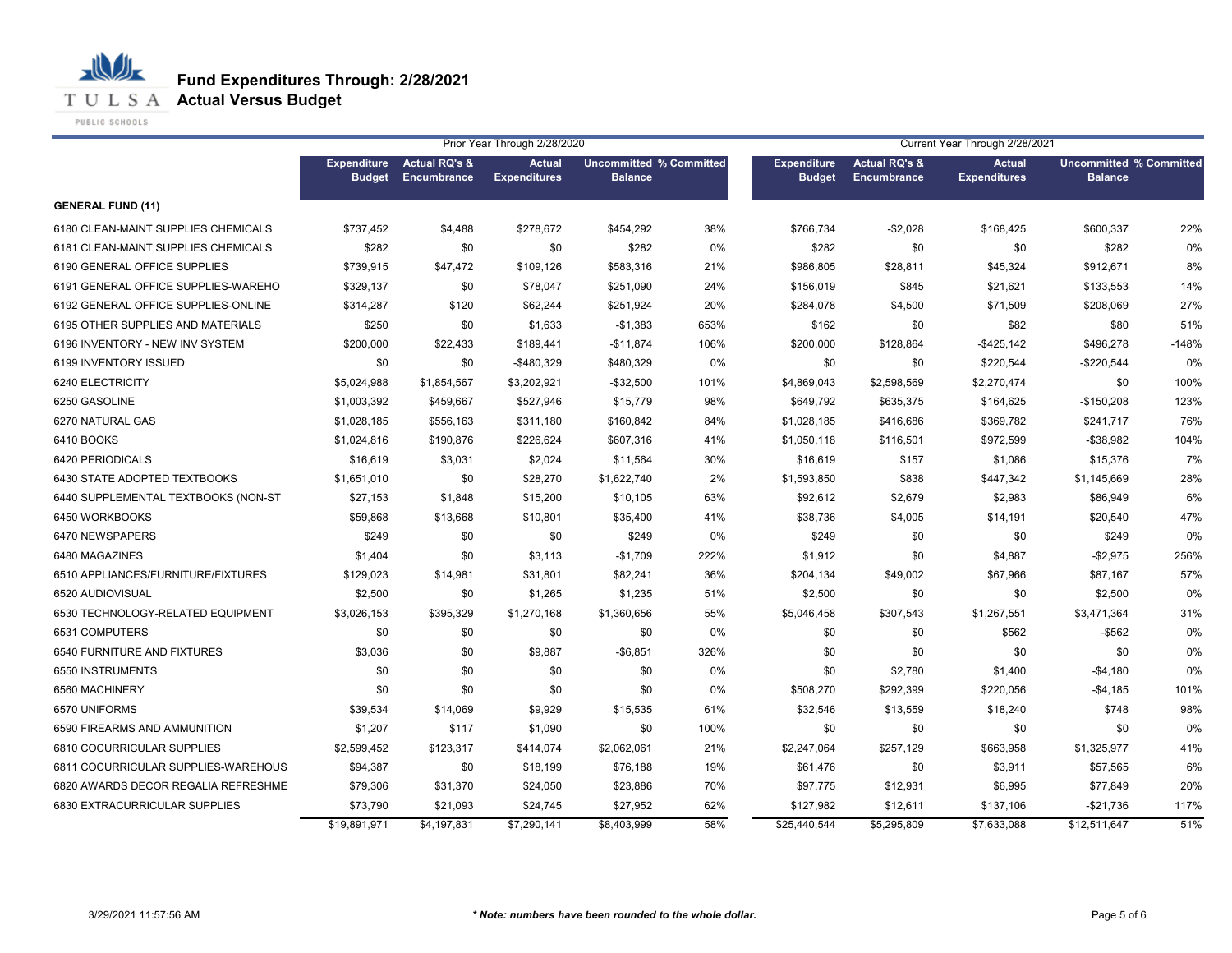

PUBLIC SCHOOLS

|                                      |                              |                                         | Prior Year Through 2/28/2020         |                                                  |        | Current Year Through 2/28/2021      |                                         |                                      |                                                  |        |  |
|--------------------------------------|------------------------------|-----------------------------------------|--------------------------------------|--------------------------------------------------|--------|-------------------------------------|-----------------------------------------|--------------------------------------|--------------------------------------------------|--------|--|
|                                      | Expenditure<br><b>Budget</b> | <b>Actual RQ's &amp;</b><br>Encumbrance | <b>Actual</b><br><b>Expenditures</b> | <b>Uncommitted % Committed</b><br><b>Balance</b> |        | <b>Expenditure</b><br><b>Budget</b> | <b>Actual RQ's &amp;</b><br>Encumbrance | <b>Actual</b><br><b>Expenditures</b> | <b>Uncommitted % Committed</b><br><b>Balance</b> |        |  |
| <b>GENERAL FUND (11)</b>             |                              |                                         |                                      |                                                  |        |                                     |                                         |                                      |                                                  |        |  |
| 7XXX Property/Equipment              |                              |                                         |                                      |                                                  |        |                                     |                                         |                                      |                                                  |        |  |
| 7160 PLAYGROUND EQUIPMENT            | \$0                          | \$0                                     | \$0                                  | \$0                                              | 0%     | \$4,694                             | \$4,694                                 | \$0                                  | \$0                                              | 100%   |  |
| 7310 APPLIANCES/FURNITURE/FIXTURES   | \$0                          | \$0                                     | \$2,500                              | $-$2,500$                                        | $0\%$  | \$0                                 | \$0                                     | \$0                                  | \$0                                              | 0%     |  |
| 7320 EQUIPMENT-AUDIO VISUAL          | \$5,487                      | \$0                                     | \$1,990                              | \$3,497                                          | 36%    | \$5,330                             | \$0                                     | \$0                                  | \$5,330                                          | 0%     |  |
| 7330 TECHNOLOGY-RELATED HARDWARE     | \$23,997                     | \$0                                     | \$11,692                             | \$12,305                                         | 49%    | \$106,154                           | \$20,850                                | \$278,600                            | $-$193,295$                                      | 282%   |  |
| 7340 TECHNOLOGY SOFTWARE             | \$0                          | \$0                                     | \$0                                  | \$0                                              | 0%     | \$75,000                            | \$0                                     | \$0                                  | \$75,000                                         | 0%     |  |
| 7390 OTHER EQUIPMENT                 | \$2,000                      | \$0                                     | \$398                                | \$1,602                                          | 20%    | \$2,000                             | \$0                                     | \$0                                  | \$2,000                                          | 0%     |  |
| 7620 BUSES                           | \$51,840                     | \$15,336                                | \$48,214                             | $-$11,710$                                       | 123%   | \$71,280                            | \$47,520                                | \$23,760                             | \$0                                              | 100%   |  |
|                                      | \$83,324                     | \$15,336                                | \$64,794                             | \$3,194                                          | 96%    | \$264,458                           | \$73,063                                | \$302,360                            | $-$110,966$                                      | 142%   |  |
| 8XXX Other Objects and Reserves      |                              |                                         |                                      |                                                  |        |                                     |                                         |                                      |                                                  |        |  |
| 8100 DUES AND FEES FOR SERVICES      | \$222,057                    | \$52,962                                | \$183,209                            | $-$14,113$                                       | 106%   | \$201,549                           | \$41,400                                | \$108,154                            | \$51,995                                         | 74%    |  |
| 8400 BUDGET CONTINGENCY              | $-$2,715,559$                | \$0                                     | \$0                                  | $-$2,715,559$                                    | $0\%$  | $-$11,974,992$                      | \$0                                     | \$0                                  | $-$11,974,992$                                   | 0%     |  |
| 8600 STAFF REGISTRATION AND TUITION  | \$1,119,463                  | \$129,265                               | \$198,830                            | \$791,368                                        | 29%    | \$1,336,724                         | \$72,872                                | \$102,500                            | \$1,161,352                                      | 13%    |  |
| 8622 REGISTRATION - BOARD MEMBERS A  | \$3,289                      | \$60                                    | \$270                                | \$2,959                                          | 10%    | \$3,289                             | \$300                                   | \$780                                | \$2,209                                          | 33%    |  |
| 8700 COUNTY ASSESSMENTS/REVALUATION  | \$5                          | \$0                                     | \$0                                  | \$5                                              | 0%     | \$717,844                           | \$0                                     | \$698,953                            | \$18,891                                         | 97%    |  |
| 8900 OTHER MISCELLANEOUS EXPENDITUR  | $-$100$                      | \$0                                     | \$0                                  | $-$100$                                          | 0%     | \$300                               | \$0                                     | \$0                                  | \$300                                            | 0%     |  |
|                                      | $-$1,370,845$                | \$182,286                               | \$382,309                            | $-$1,935,440$                                    | $-41%$ | $-$9,715,287$                       | \$114,572                               | \$910,387                            | -\$10,740,246                                    | $-11%$ |  |
| 9XXX Other Uses of Funds             |                              |                                         |                                      |                                                  |        |                                     |                                         |                                      |                                                  |        |  |
| 9300 REIMBURSEMENT                   | \$139,804                    | \$157,284                               | \$128,201                            | $-$145,682$                                      | 204%   | \$673,914                           | \$162,664                               | \$42,989                             | \$468,262                                        | 31%    |  |
| 9600 PETTY CASH                      | \$6,299                      | \$0                                     | \$1,500                              | \$4,799                                          | 24%    | \$4,600                             | \$0                                     | \$1,400                              | \$3,200                                          | 30%    |  |
| 9700 INTRA FUND TRANSFERS            | \$17,770,047                 | \$0                                     | \$11,211,169                         | \$6,558,877                                      | 63%    | \$18,734,146                        | \$0                                     | \$11,869,034                         | \$6,865,112                                      | 63%    |  |
|                                      | \$17,916,149                 | \$157,284                               | \$11,340,871                         | \$6,417,994                                      | 64%    | \$19,412,661                        | \$162,664                               | \$11,913,423                         | \$7,336,574                                      | 62%    |  |
| <b>Total Fund Expend./Encumb/RQs</b> | \$339,488,945                | \$129,921,361                           | \$183,775,661                        | \$25,791,923                                     | 92%    | \$338,024,671                       | \$128,938,141                           | \$176,892,241                        | \$32,194,289                                     | 90%    |  |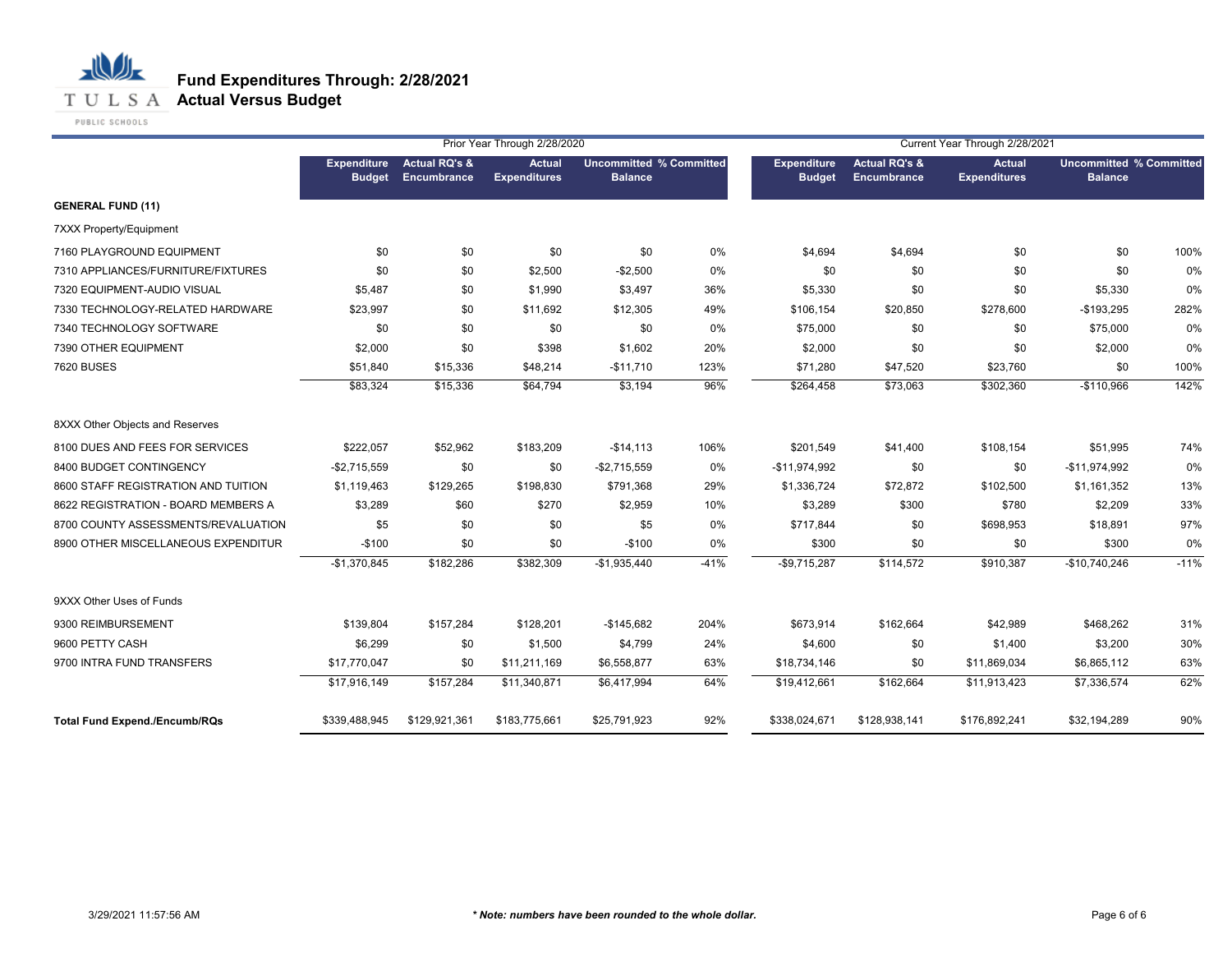

|                                                  |                                     |                                         | Prior Year Through 2/28/2020         |                                                  |       |                                     |                                         | Current Year Through 2/28/2021       |                                                  |      |
|--------------------------------------------------|-------------------------------------|-----------------------------------------|--------------------------------------|--------------------------------------------------|-------|-------------------------------------|-----------------------------------------|--------------------------------------|--------------------------------------------------|------|
|                                                  | <b>Expenditure</b><br><b>Budget</b> | <b>Actual RQ's &amp;</b><br>Encumbrance | <b>Actual</b><br><b>Expenditures</b> | <b>Uncommitted % Committed</b><br><b>Balance</b> |       | <b>Expenditure</b><br><b>Budget</b> | <b>Actual RQ's &amp;</b><br>Encumbrance | <b>Actual</b><br><b>Expenditures</b> | <b>Uncommitted % Committed</b><br><b>Balance</b> |      |
| <b>BUILDING FUND (21)</b>                        |                                     |                                         |                                      |                                                  |       |                                     |                                         |                                      |                                                  |      |
| <b>1XXX Salaries</b>                             |                                     |                                         |                                      |                                                  |       |                                     |                                         |                                      |                                                  |      |
| 1210 FULL TIME NON-CERTIFIED SALARI              | \$6,897,831                         | \$2,381,307                             | \$4,452,493                          | \$64,032                                         | 99%   | \$6,392,229                         | \$2,178,461                             | \$4,128,323                          | \$85,445                                         | 99%  |
| 1212 RETROACTIVE SUPPORT PAY                     | \$0                                 | \$0                                     | \$129,983                            | $-$129,983$                                      | $0\%$ | \$0                                 | \$0                                     | \$46,551                             | $-$46,551$                                       | 0%   |
| 1240 UNUSED LEAVE - NON-CERTIF                   | \$0                                 | \$0                                     | \$90                                 | $-$90$                                           | 0%    | \$0                                 | \$0                                     | \$25,503                             | $-$25,503$                                       | 0%   |
| 1250 BENEFIT ALLOWANCE-SUPPORT STAF              | \$70,565                            | \$23,237                                | \$39,171                             | \$8,157                                          | 88%   | \$63,736                            | \$23,522                                | \$27,315                             | \$12,899                                         | 80%  |
| 1500 OVERTIME SALARIES - NON-CERTIF              | \$167,072                           | \$0                                     | \$271,594                            | $-$104,522$                                      | 163%  | \$165,899                           | \$0                                     | \$146,566                            | \$19,333                                         | 88%  |
| 1800 STIPENDS - NON-CERTIFIED                    | \$27,500                            | \$0                                     | \$11,945                             | \$15,555                                         | 43%   | \$27,500                            | \$0                                     | \$8,919                              | \$18,581                                         | 32%  |
| 1930 OPTIONAL SPECIAL ASSIGNMENT -               | \$0                                 | \$0                                     | \$3,300                              | $-$3,300$                                        | 0%    | \$0                                 | \$0                                     | \$0                                  | \$0                                              | 0%   |
|                                                  | \$7,162,968                         | \$2,404,544                             | \$4,908,575                          | $-$150,150$                                      | 102%  | \$6,649,364                         | \$2,201,983                             | \$4,383,178                          | \$64,203                                         | 99%  |
| 2XXX Benefits                                    |                                     |                                         |                                      |                                                  |       |                                     |                                         |                                      |                                                  |      |
| 2220 DENTAL INSURANCE - NON-CERTIFI              | \$18,236                            | \$5,447                                 | \$9,235                              | \$3,554                                          | 81%   | \$19,368                            | \$5,649                                 | \$9,171                              | \$4,548                                          | 77%  |
| 2230 HEALTH INSURANCE - NON-CERTIFI              | \$1,085,098                         | \$343,034                               | \$603,004                            | \$139,059                                        | 87%   | \$930,924                           | \$325,843                               | \$562,445                            | \$42,636                                         | 95%  |
| 2240 LIFE INSURANCE - NON-CERTIFIED              | \$15,902                            | \$4,777                                 | \$8,692                              | \$2,433                                          | 85%   | \$17,013                            | \$4,747                                 | \$8,224                              | \$4,043                                          | 76%  |
| 2250 L-T DISB INSUR                              | \$20,940                            | \$6,293                                 | \$11,442                             | \$3,204                                          | 85%   | \$22,408                            | \$6,250                                 | \$10,831                             | \$5,327                                          | 76%  |
| 2410 FICA - EMPLOYER'S CONTRIBUTION              | \$420,090                           | \$134,108                               | \$295,098                            | $-$9,116$                                        | 102%  | \$453,075                           | \$131,121                               | \$262,962                            | \$58,992                                         | 87%  |
| 2420 MEDICARE - EMPLOYER'S CONTRIBU              | \$98,250                            | \$31,364                                | \$69,230                             | $-$2,343$                                        | 102%  | \$105,961                           | \$30,665                                | \$62,033                             | \$13,263                                         | 87%  |
| 2610 RETIREMENT - DISTRICT PAID NON              | \$2,834                             | \$0                                     | \$1,784                              | \$1,051                                          | 63%   | \$2,854                             | \$0                                     | \$1,911                              | \$943                                            | 67%  |
| 2630 RETIREMENT - EMPLOYER'S CONTRI              | \$357,070                           | \$119,596                               | \$253,226                            | -\$15,752                                        | 104%  | \$386,508                           | \$106,811                               | \$216,449                            | \$63,247                                         | 84%  |
| 2810 UNEMPLOYMENT COMPENSATION - NO              | \$0                                 | \$0                                     | \$6,890                              | $-$6,890$                                        | 0%    | \$0                                 | \$0                                     | \$6,333                              | $-$6,333$                                        | 0%   |
|                                                  | \$2,018,420                         | \$644,619                               | \$1,258,601                          | \$115,200                                        | 94%   | \$1,938,110                         | \$611,087                               | \$1,140,359                          | \$186,664                                        | 90%  |
| 3XXX Purchased Professional & Technical Services |                                     |                                         |                                      |                                                  |       |                                     |                                         |                                      |                                                  |      |
| 3360 MEDICAL SERVICES                            | \$2,975                             | \$2,800                                 | \$0                                  | \$175                                            | 94%   | \$2,975                             | \$0                                     | \$0                                  | \$2,975                                          | 0%   |
| 3370 OTHER PROFESSIONAL SERVICES                 | \$14,220                            | \$3,000                                 | \$3,000                              | \$8,220                                          | 42%   | \$253,800                           | \$108,470                               | \$139,538                            | \$5,792                                          | 98%  |
| 3440 SECURITY SERVICES                           | \$204,933                           | \$104,590                               | \$95,410                             | \$4,933                                          | 98%   | \$204,933                           | \$103,854                               | \$46,146                             | \$54,933                                         | 73%  |
| 3442 SECURITY - ATHLETICS                        | \$26,554                            | \$4,614                                 | \$2,387                              | \$19,554                                         | 26%   | \$26,554                            | \$6,872                                 | \$128                                | \$19,554                                         | 26%  |
| 3460 OTHER TECHNICAL SERVICES                    | \$8,000                             | \$8,000                                 | \$0                                  | \$0                                              | 100%  | \$8,000                             | \$8,000                                 | \$0                                  | \$0                                              | 100% |
| 3590 PROFESSIONAL EMPLOYEE TRAINING              | \$300                               | \$0                                     | \$0                                  | \$300                                            | 0%    | \$2,300                             | \$100                                   | \$537                                | \$1,663                                          | 28%  |
| 3600 PROFESSIONAL EMPLOYEE TRAINING              | \$0                                 | \$0                                     | \$0                                  | \$0                                              | 0%    | \$3,000                             | \$0                                     | \$1,200                              | \$1,800                                          | 40%  |
|                                                  | $\sqrt{$256,982}$                   | \$123,004                               | \$100,796                            | \$33,182                                         | 87%   | \$501,562                           | \$227,296                               | \$187,549                            | \$86,717                                         | 83%  |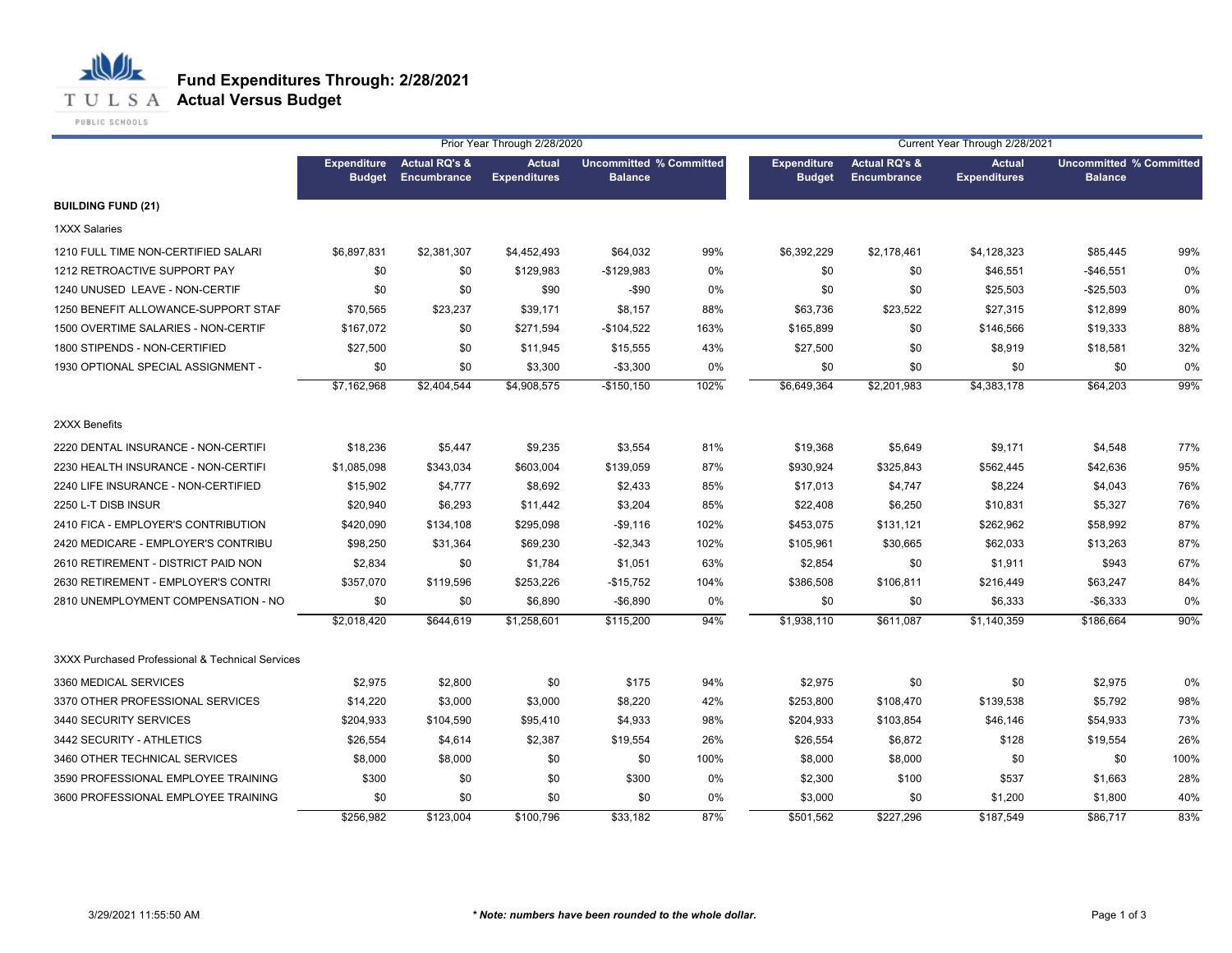

PUBLIC SCHOOLS

|                                         |                                     |                                         | Prior Year Through 2/28/2020         |                                                  |      | Current Year Through 2/28/2021      |                                         |                                      |                                                  |      |
|-----------------------------------------|-------------------------------------|-----------------------------------------|--------------------------------------|--------------------------------------------------|------|-------------------------------------|-----------------------------------------|--------------------------------------|--------------------------------------------------|------|
|                                         | <b>Expenditure</b><br><b>Budget</b> | <b>Actual RQ's &amp;</b><br>Encumbrance | <b>Actual</b><br><b>Expenditures</b> | <b>Uncommitted % Committed</b><br><b>Balance</b> |      | <b>Expenditure</b><br><b>Budget</b> | <b>Actual RQ's &amp;</b><br>Encumbrance | <b>Actual</b><br><b>Expenditures</b> | <b>Uncommitted % Committed</b><br><b>Balance</b> |      |
| <b>BUILDING FUND (21)</b>               |                                     |                                         |                                      |                                                  |      |                                     |                                         |                                      |                                                  |      |
| <b>4XXX Purchased Property Services</b> |                                     |                                         |                                      |                                                  |      |                                     |                                         |                                      |                                                  |      |
| 4200 SODEXO MANAGEMENT FEE              | \$1,163,810                         | \$570,385                               | \$570,385                            | \$23,040                                         | 98%  | \$43,040                            | \$0                                     | \$0                                  | \$43,040                                         | 0%   |
| 4230 DISPOSAL SERVICES                  | \$398,729                           | \$197,310                               | \$197,433                            | \$3,986                                          | 99%  | \$398,729                           | \$169,437                               | \$222,217                            | \$7,076                                          | 98%  |
| 4250 LAUNDRY SERVICES                   | \$2,000                             | \$1,011                                 | \$189                                | \$800                                            | 60%  | \$2,000                             | \$1,000                                 | \$0                                  | \$1,000                                          | 50%  |
| 4300 REPAIRS AND MAINTENANCE SERVIC     | \$1,144,748                         | \$428,970                               | \$617,980                            | \$97,799                                         | 91%  | \$0                                 | \$0                                     | \$0                                  | \$0                                              | 0%   |
| 4302 REPAIRS/MAINTENANCE CONTRACT L     | \$43,000                            | \$11,809                                | \$24,252                             | \$6,939                                          | 84%  | \$24,220                            | \$0                                     | \$17,859                             | \$6,362                                          | 74%  |
| 4310 NONTECHNOLOGY SERVICES             | \$104,595                           | \$27,979                                | \$67,571                             | \$9,045                                          | 91%  | \$551,875                           | \$282,033                               | \$264,366                            | \$5,476                                          | 99%  |
| 4320 COMPUTER SERVICE                   | \$2,500                             | \$0                                     | \$0                                  | \$2,500                                          | 0%   | \$10,500                            | \$0                                     | \$3,500                              | \$7,000                                          | 33%  |
| 4330 COOLING SERVICES                   | \$20,000                            | \$0                                     | \$11,018                             | \$8,982                                          | 55%  | \$227,000                           | \$65,485                                | \$86,794                             | \$74,720                                         | 67%  |
| 4340 ELECTRICAL SERVICES                | \$3,700                             | \$0                                     | \$0                                  | \$3,700                                          | 0%   | \$45,865                            | \$34,037                                | \$7,978                              | \$3,850                                          | 92%  |
| 4350 HEATING SERVICES                   | \$5,000                             | \$0                                     | \$0                                  | \$5,000                                          | 0%   | \$15,561                            | \$0                                     | \$38                                 | \$15,523                                         | 0%   |
| 4360 REP/MAINT OFFICE MACHINE SVCS      | \$2,500                             | \$0                                     | \$0                                  | \$2,500                                          | 0%   | \$2,500                             | \$0                                     | \$0                                  | \$2,500                                          | 0%   |
| 4370 PLUMBING SERVICES                  | \$5,000                             | \$0                                     | \$0                                  | \$5,000                                          | 0%   | \$71,000                            | \$35,417                                | \$8,742                              | \$26,841                                         | 62%  |
| 4380 OTHER BUILDING SERVICES            | \$386,555                           | \$132,187                               | \$248,848                            | \$5,520                                          | 99%  | \$336,555                           | \$142,606                               | \$197,801                            | $-$3,852$                                        | 101% |
| 4390 OTHER EQUIPMENT AND VEHICLE SE     | \$5,000                             | \$1,370                                 | \$630                                | \$3,000                                          | 40%  | \$167,942                           | \$18,487                                | \$45,091                             | \$104,365                                        | 38%  |
| 4490 OTHER RENTAL OR LEASE SERVICES     | \$33,097                            | \$0                                     | \$0                                  | \$33,097                                         | 0%   | \$0                                 | \$0                                     | \$0                                  | \$0                                              | 0%   |
| 4500 CONSTRUCTION SERVICES              | \$2,115,393                         | \$196,418                               | \$2,034,337                          | $-$115,363$                                      | 105% | \$4,060,041                         | \$369,325                               | \$1,583,070                          | \$2,107,646                                      | 48%  |
| 4530 HVAC                               | \$0                                 | \$0                                     | \$15,349                             | $-$15,349$                                       | 0%   | \$0                                 | \$0                                     | \$0                                  | \$0                                              | 0%   |
|                                         | \$5,435,627                         | \$1,567,439                             | \$3,787,992                          | \$80,196                                         | 99%  | \$5,956,829                         | \$1,117,826                             | \$2,437,455                          | \$2,401,547                                      | 60%  |
| 5XXX Other Purchased Services           |                                     |                                         |                                      |                                                  |      |                                     |                                         |                                      |                                                  |      |
| 5230 PROPERTY INSURANCE                 | \$1,343,433                         | \$0                                     | \$1,343,433                          | \$0                                              | 100% | \$1,578,347                         | \$1,856                                 | \$1,566,943                          | \$9,549                                          | 99%  |
| 5340 MOBILE COMM DEVICES                | \$75,731                            | \$30,649                                | \$45,082                             | \$0                                              | 100% | \$75,731                            | \$6,299                                 | \$44,382                             | \$25,050                                         | 67%  |
| 5400 ADVERTISING                        | \$225                               | \$0                                     | \$0                                  | \$225                                            | 0%   | \$225                               | \$0                                     | \$0                                  | \$225                                            | 0%   |
| 5592 PRINTING CLICK CHARGES             | \$5,500                             | \$0                                     | \$0                                  | \$5,500                                          | 0%   | \$5,500                             | \$0                                     | \$0                                  | \$5,500                                          | 0%   |
| 5810 TRAVEL IN-DISTRICT / MILEAGE       | \$1,000                             | \$0                                     | \$0                                  | \$1,000                                          | 0%   | \$1,000                             | \$0                                     | \$0                                  | \$1,000                                          | 0%   |
| 5820 TRAVEL OUT OF DISTRICT             | \$9,700                             | \$875                                   | \$0                                  | \$8,825                                          | 9%   | \$4,200                             | \$0                                     | \$0                                  | \$4,200                                          | 0%   |
| 5990 OTHER PURCHASED SERVICES           | \$12,962                            | \$0                                     | \$700                                | \$12,262                                         | 5%   | \$27,962                            | \$5,000                                 | \$12,181                             | \$10,781                                         | 61%  |
|                                         | \$1,448,551                         | \$31,524                                | \$1,389,215                          | \$27,812                                         | 98%  | \$1,692,965                         | \$13,155                                | \$1,623,505                          | \$56,305                                         | 97%  |
| <b>6XXX Supplies and Materials</b>      |                                     |                                         |                                      |                                                  |      |                                     |                                         |                                      |                                                  |      |
| 6111 PAPER AND COPY SUPPLIES-WAREHO     | \$3,515                             | \$0                                     | \$214                                | \$3,300                                          | 6%   | \$3,000                             | \$0                                     | \$374                                | \$2,626                                          | 12%  |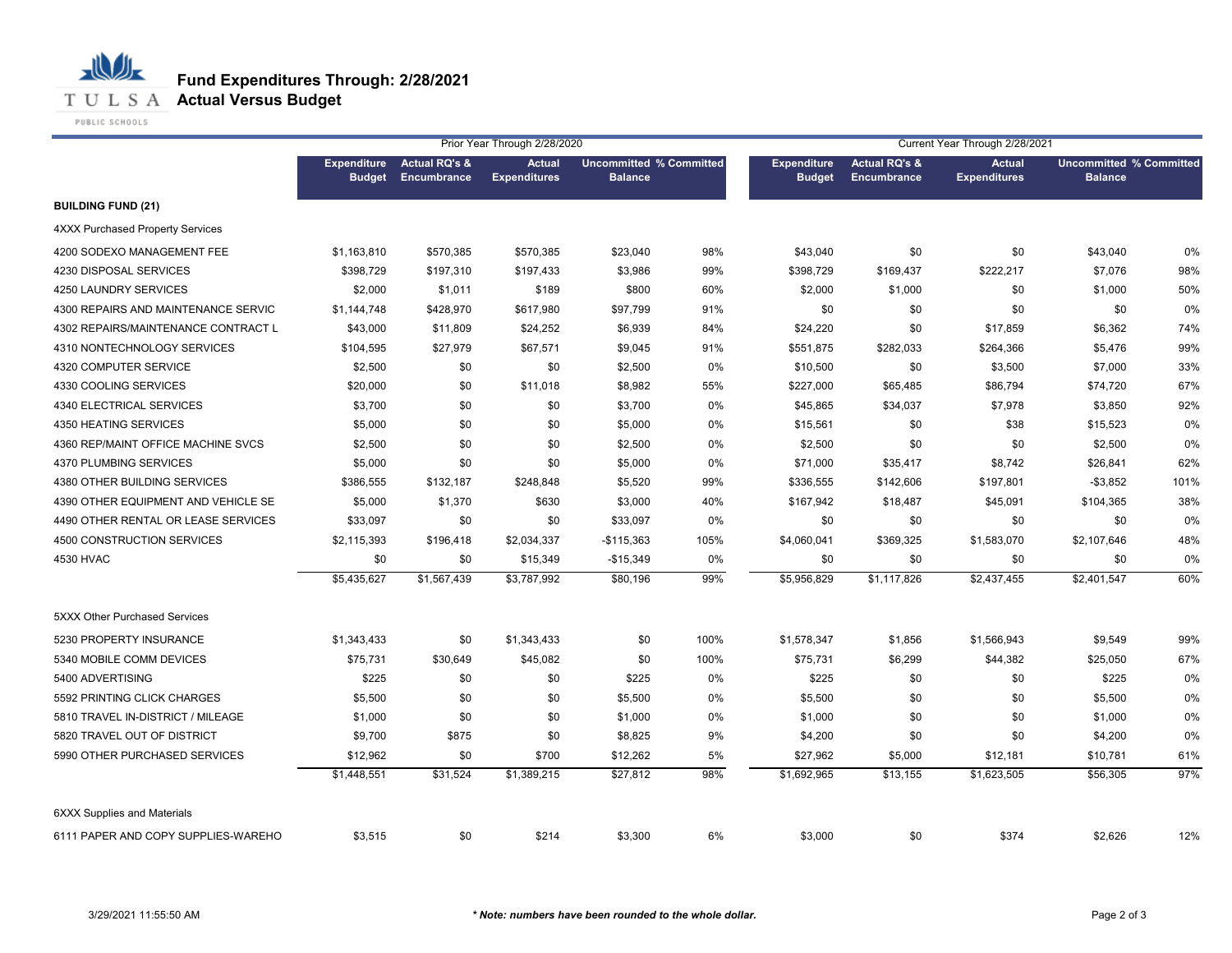

PUBLIC SCHOOLS

|                                      |                                     |                                         | Prior Year Through 2/28/2020         |                                                  |      | Current Year Through 2/28/2021      |                                         |                                      |                                                  |       |  |
|--------------------------------------|-------------------------------------|-----------------------------------------|--------------------------------------|--------------------------------------------------|------|-------------------------------------|-----------------------------------------|--------------------------------------|--------------------------------------------------|-------|--|
|                                      | <b>Expenditure</b><br><b>Budget</b> | <b>Actual RQ's &amp;</b><br>Encumbrance | <b>Actual</b><br><b>Expenditures</b> | <b>Uncommitted % Committed</b><br><b>Balance</b> |      | <b>Expenditure</b><br><b>Budget</b> | <b>Actual RQ's &amp;</b><br>Encumbrance | <b>Actual</b><br><b>Expenditures</b> | <b>Uncommitted % Committed</b><br><b>Balance</b> |       |  |
| <b>BUILDING FUND (21)</b>            |                                     |                                         |                                      |                                                  |      |                                     |                                         |                                      |                                                  |       |  |
| 6112 PAPER AND COPY SUPPLIES-ONLINE  | \$1,053                             | \$0                                     | \$0                                  | \$1,053                                          | 0%   | \$1,053                             | \$0                                     | \$0                                  | \$1,053                                          | 0%    |  |
| 6119 ONLINE ORDERING ENCUMBRANCE     | \$0                                 | \$8,414                                 | \$0                                  | $-$8,414$                                        | 0%   | \$0                                 | \$5,746                                 | \$0                                  | $-$5,746$                                        | 0%    |  |
| 6180 CLEAN-MAINT SUPPLIES CHEMICALS  | \$754,093                           | \$138.791                               | \$445,244                            | \$170,058                                        | 77%  | \$751,593                           | \$202,715                               | \$420,622                            | \$128,257                                        | 83%   |  |
| 6190 GENERAL OFFICE SUPPLIES         | \$12,460                            | \$2,000                                 | \$1,850                              | \$8,610                                          | 31%  | \$12,975                            | \$0                                     | \$0                                  | \$12,975                                         | 0%    |  |
| 6191 GENERAL OFFICE SUPPLIES-WAREHO  | \$3,265                             | \$0                                     | \$0                                  | \$3,265                                          | 0%   | \$3,265                             | \$0                                     | \$1,439                              | \$1,826                                          | 44%   |  |
| 6192 GENERAL OFFICE SUPPLIES-ONLINE  | \$10,052                            | \$0                                     | \$2,691                              | \$7,361                                          | 27%  | \$10,052                            | \$0                                     | \$5,359                              | \$4,693                                          | 53%   |  |
| 6510 APPLIANCES/FURNITURE/FIXTURES   | \$45,661                            | \$0                                     | \$32,215                             | \$13,446                                         | 71%  | \$5,715                             | \$0                                     | \$0                                  | \$5,715                                          | 0%    |  |
| 6530 TECHNOLOGY-RELATED EQUIPMENT    | \$15,909                            | \$0                                     | \$11,445                             | \$4,464                                          | 72%  | \$13,909                            | \$0                                     | \$670                                | \$13,239                                         | 5%    |  |
| 6570 UNIFORMS                        | \$14,064                            | \$1,585                                 | \$4,563                              | \$7,916                                          | 44%  | \$14,064                            | \$13,645                                | \$355                                | \$64                                             | 100%  |  |
| 6590 FIREARMS AND AMMUNITION         | \$9,001                             | \$0                                     | \$0                                  | \$9,001                                          | 0%   | \$9,001                             | \$0                                     | \$0                                  | \$9,001                                          | 0%    |  |
|                                      | \$869,073                           | \$150,790                               | \$498,222                            | \$220,061                                        | 75%  | \$824,627                           | \$222,105                               | \$428,818                            | \$173,704                                        | 79%   |  |
| 7XXX Property/Equipment              |                                     |                                         |                                      |                                                  |      |                                     |                                         |                                      |                                                  |       |  |
| 7140 LANDSCAPING                     | \$0                                 | \$0                                     | \$43,785                             | $-$43,785$                                       | 0%   | \$0                                 | \$0                                     | \$0                                  | \$0                                              | 0%    |  |
| 7320 EQUIPMENT-AUDIO VISUAL          | \$13,127                            | \$0                                     | \$0                                  | \$13,127                                         | 0%   | \$0                                 | \$0                                     | \$0                                  | \$0                                              | 0%    |  |
| 7360 EQUIPMENT-MACHINERY             | \$58,758                            | \$24,853                                | \$43,067                             | $-$9,162$                                        | 116% | \$46,743                            | \$0                                     | \$21,280                             | \$25,463                                         | 46%   |  |
| 7600 VEHICLES                        | \$5,000                             | \$0                                     | \$0                                  | \$5,000                                          | 0%   | \$5,000                             | \$0                                     | \$0                                  | \$5,000                                          | 0%    |  |
|                                      | \$76,885                            | \$24,853                                | \$86,852                             | $-$34,820$                                       | 145% | \$51,743                            | $\sqrt{50}$                             | \$21,280                             | \$30,463                                         | 41%   |  |
| 8XXX Other Objects and Reserves      |                                     |                                         |                                      |                                                  |      |                                     |                                         |                                      |                                                  |       |  |
| 8100 DUES AND FEES FOR SERVICES      | \$1,239                             | \$0                                     | \$1,000                              | \$239                                            | 81%  | \$1,239                             | \$0                                     | \$0                                  | \$1,239                                          | $0\%$ |  |
| 8400 BUDGET CONTINGENCY              | \$708,693                           | \$0                                     | \$0                                  | \$708,693                                        | 0%   | $-$322,994$                         | \$0                                     | \$0                                  | $-$ \$322,994                                    | 0%    |  |
| 8600 STAFF REGISTRATION AND TUITION  | \$7,000                             | \$0                                     | \$2,320                              | \$4,680                                          | 33%  | \$7,000                             | \$1,800                                 | \$2,681                              | \$2,519                                          | 64%   |  |
| 8700 COUNTY ASSESSMENTS/REVALUATION  | \$717,839                           | \$0                                     | \$717,839                            | \$0                                              | 100% | \$0                                 | \$0                                     | \$0                                  | \$0                                              | 0%    |  |
|                                      | \$1,434,771                         | \$0                                     | \$721,159                            | \$713,612                                        | 50%  | $-$ \$314,755                       | \$1,800                                 | \$2,681                              | $-$ \$319,236                                    | $-1%$ |  |
| <b>Total Fund Expend./Encumb/RQs</b> | \$18,703,277                        | \$4,946,772                             | \$12,751,413                         | \$1,005,092                                      | 95%  | \$17,300,446                        | \$4,395,252                             | \$10,224,826                         | \$2,680,368                                      | 85%   |  |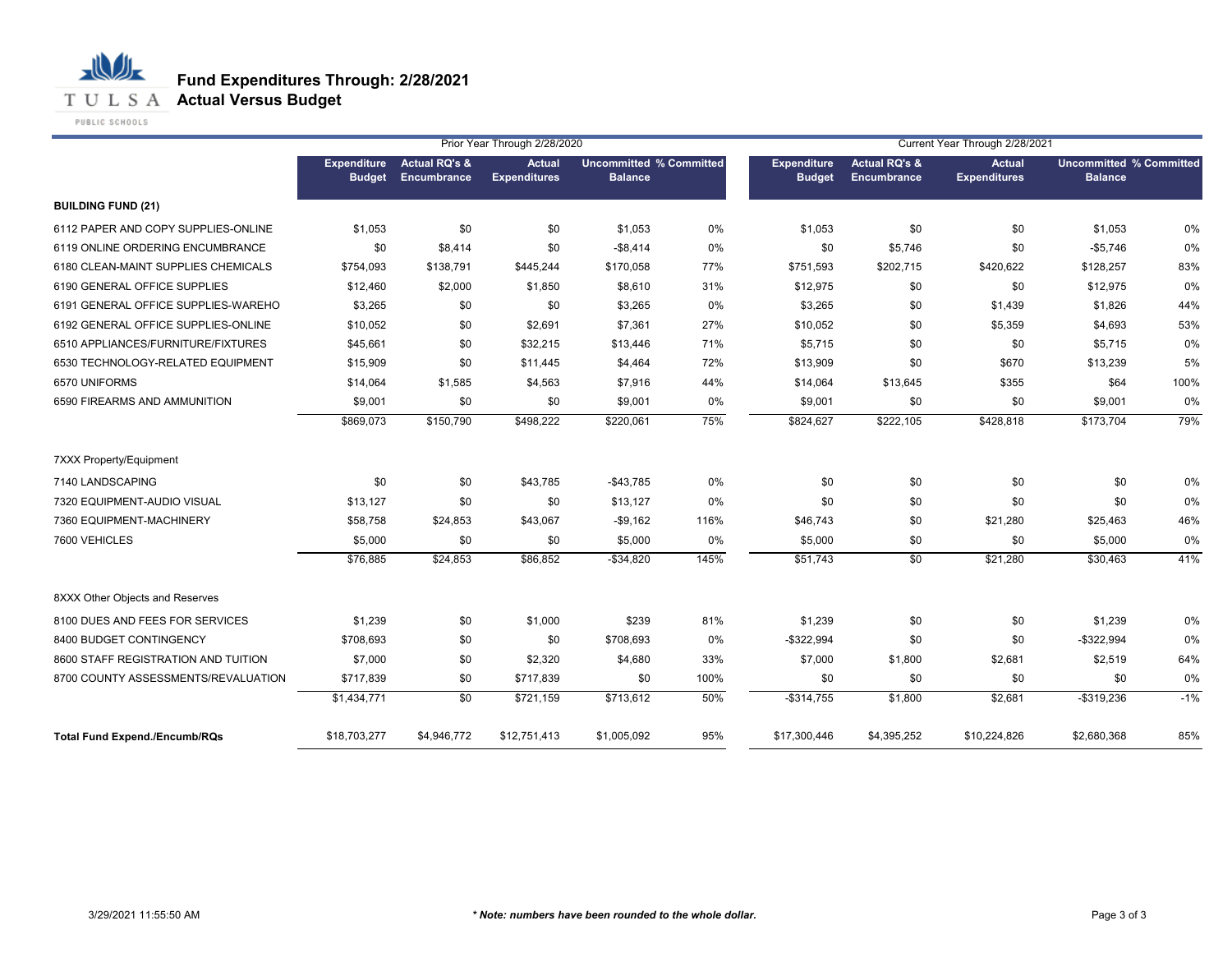

|                                                  |                                     |                                         | Prior Year Through 2/28/2020         |                                                  |       |                                     |                                         | Current Year Through 2/28/2021       |                                                  |      |
|--------------------------------------------------|-------------------------------------|-----------------------------------------|--------------------------------------|--------------------------------------------------|-------|-------------------------------------|-----------------------------------------|--------------------------------------|--------------------------------------------------|------|
|                                                  | <b>Expenditure</b><br><b>Budget</b> | <b>Actual RQ's &amp;</b><br>Encumbrance | <b>Actual</b><br><b>Expenditures</b> | <b>Uncommitted % Committed</b><br><b>Balance</b> |       | <b>Expenditure</b><br><b>Budget</b> | <b>Actual RQ's &amp;</b><br>Encumbrance | <b>Actual</b><br><b>Expenditures</b> | <b>Uncommitted % Committed</b><br><b>Balance</b> |      |
| <b>CHILD NUTRITION (22)</b>                      |                                     |                                         |                                      |                                                  |       |                                     |                                         |                                      |                                                  |      |
| <b>1XXX Salaries</b>                             |                                     |                                         |                                      |                                                  |       |                                     |                                         |                                      |                                                  |      |
| 1210 FULL TIME NON-CERTIFIED SALARI              | \$10,306,055                        | \$3,481,166                             | \$6,184,949                          | \$639,940                                        | 94%   | \$9,089,897                         | \$3,525,544                             | \$5,480,394                          | \$83,960                                         | 99%  |
| 1212 RETROACTIVE SUPPORT PAY                     | \$0                                 | \$0                                     | \$77,994                             | $-$77,994$                                       | $0\%$ | \$0                                 | \$0                                     | \$90,926                             | -\$90,926                                        | 0%   |
| 1240 UNUSED LEAVE - NON-CERTIF                   | \$0                                 | \$0                                     | \$6,741                              | $-$ \$6,741                                      | 0%    | \$0                                 | \$0                                     | \$7,541                              | $-$7,541$                                        | 0%   |
| 1250 BENEFIT ALLOWANCE-SUPPORT STAF              | \$532,650                           | \$172,808                               | \$276,189                            | \$83,653                                         | 84%   | \$402,902                           | \$191,871                               | \$187,793                            | \$23,237                                         | 94%  |
| 1500 OVERTIME SALARIES - NON-CERTIF              | \$0                                 | \$0                                     | \$2,276                              | $-$2,276$                                        | 0%    | \$0                                 | \$0                                     | \$838                                | $-$ \$838                                        | 0%   |
| 1800 STIPENDS - NON-CERTIFIED                    | \$0                                 | \$0                                     | \$1,548                              | $-$1,548$                                        | 0%    | \$0                                 | \$0                                     | \$0                                  | \$0                                              | 0%   |
|                                                  | \$10,838,704                        | \$3,653,973                             | \$6,549,697                          | \$635,034                                        | 94%   | \$9,492,799                         | \$3,717,415                             | \$5,767,491                          | \$7,892                                          | 100% |
| 2XXX Benefits                                    |                                     |                                         |                                      |                                                  |       |                                     |                                         |                                      |                                                  |      |
| 2220 DENTAL INSURANCE - NON-CERTIFI              | \$38,909                            | \$11,352                                | \$16,566                             | \$10,991                                         | 72%   | \$34,701                            | \$12,843                                | \$14,920                             | \$6,939                                          | 80%  |
| 2230 HEALTH INSURANCE - NON-CERTIFI              | \$2,102,478                         | \$804,374                               | \$1,132,732                          | \$165,372                                        | 92%   | \$1,812,355                         | \$843,842                               | \$1,040,725                          | $-$72,212$                                       | 104% |
| 2240 LIFE INSURANCE - NON-CERTIFIED              | \$24,328                            | \$7,954                                 | \$10,791                             | \$5,584                                          | 77%   | \$21,148                            | \$7,853                                 | \$9,714                              | \$3,580                                          | 83%  |
| 2250 L-T DISB INSUR                              | \$30,484                            | \$10,124                                | \$13,640                             | \$6,721                                          | 78%   | \$26,942                            | \$10,078                                | \$12,410                             | \$4,454                                          | 83%  |
| 2410 FICA - EMPLOYER'S CONTRIBUTION              | \$648,066                           | \$206,009                               | \$389,257                            | \$52,800                                         | 92%   | \$572,556                           | \$219,313                               | \$344,015                            | \$9,228                                          | 98%  |
| 2420 MEDICARE - EMPLOYER'S CONTRIBU              | \$152,057                           | \$56,271                                | \$92,621                             | \$3,165                                          | 98%   | \$134,222                           | \$51,156                                | \$81,396                             | \$1,671                                          | 99%  |
| 2630 RETIREMENT - EMPLOYER'S CONTRI              | \$316,280                           | \$117,217                               | \$185,325                            | \$13,739                                         | 96%   | \$304,346                           | \$128,910                               | \$184,124                            | $-$8,687$                                        | 103% |
| 2810 UNEMPLOYMENT COMPENSATION - NO              | \$0                                 | \$0                                     | \$5,442                              | $-$5,442$                                        | 0%    | \$0                                 | \$0                                     | \$38,453                             | $-$ \$38,453                                     | 0%   |
| 2831 WORKERS' COMPENSATION - NON-CE              | \$210,000                           | \$0                                     | \$0                                  | \$210,000                                        | 0%    | \$500,000                           | \$0                                     | \$500,000                            | \$0                                              | 100% |
|                                                  | \$3,522,604                         | \$1,213,301                             | \$1,846,373                          | \$462,930                                        | 87%   | \$3,406,271                         | \$1,273,994                             | \$2,225,756                          | $-$93,480$                                       | 103% |
| 3XXX Purchased Professional & Technical Services |                                     |                                         |                                      |                                                  |       |                                     |                                         |                                      |                                                  |      |
| 3460 OTHER TECHNICAL SERVICES                    | \$7,390                             | \$0                                     | \$6,760                              | \$630                                            | 91%   | \$7,390                             | \$0                                     | \$6,760                              | \$630                                            | 91%  |
| 3590 PROFESSIONAL EMPLOYEE TRAINING              | \$3,000                             | \$0                                     | \$0                                  | \$3,000                                          | 0%    | \$3,000                             | \$0                                     | \$0                                  | \$3,000                                          | 0%   |
|                                                  | \$10,390                            | \$0                                     | \$6,760                              | \$3,630                                          | 65%   | \$10,390                            | \$0                                     | \$6,760                              | \$3,630                                          | 65%  |
| 4XXX Purchased Property Services                 |                                     |                                         |                                      |                                                  |       |                                     |                                         |                                      |                                                  |      |
| 4301 REPAIRS/MAINTENANCE MATERIALS               | \$299,433                           | \$50,926                                | \$188,396                            | \$60,111                                         | 80%   | \$283,083                           | \$65,086                                | \$132,684                            | \$85,313                                         | 70%  |
| 4302 REPAIRS/MAINTENANCE CONTRACT L              | \$47,150                            | \$25,492                                | \$21,658                             | \$0                                              | 100%  | \$48,600                            | \$34,690                                | \$13,910                             | \$0                                              | 100% |
|                                                  | \$346,583                           | \$76,418                                | \$210,054                            | \$60,111                                         | 83%   | \$331,683                           | \$99,776                                | \$146,594                            | \$85,313                                         | 74%  |

5XXX Other Purchased Services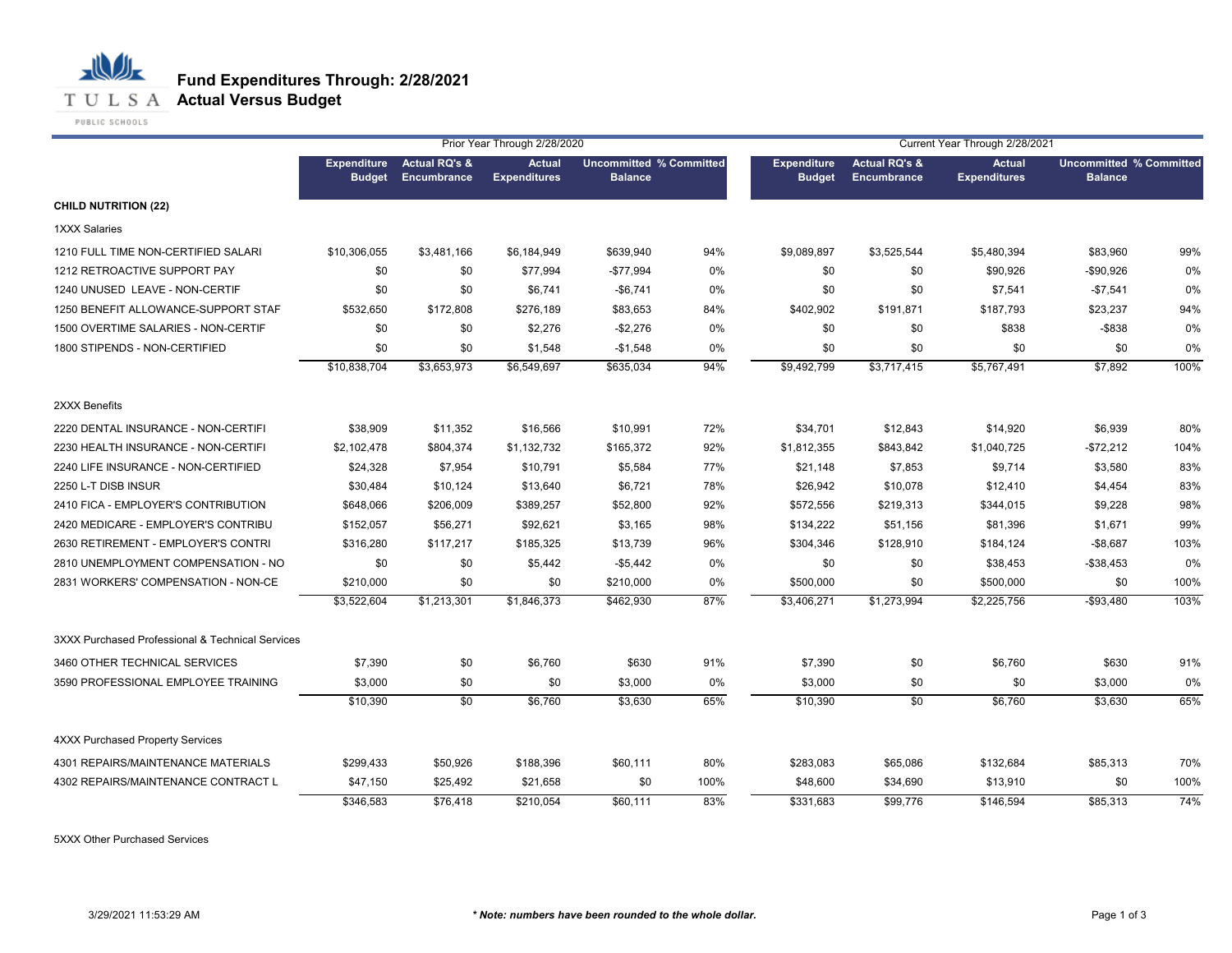

PUBLIC SCHOOLS

|                                     |                                     |                                                | Prior Year Through 2/28/2020         |                                                  |       | Current Year Through 2/28/2021      |                                                |                                      |                                                  |      |
|-------------------------------------|-------------------------------------|------------------------------------------------|--------------------------------------|--------------------------------------------------|-------|-------------------------------------|------------------------------------------------|--------------------------------------|--------------------------------------------------|------|
|                                     | <b>Expenditure</b><br><b>Budget</b> | <b>Actual RQ's &amp;</b><br><b>Encumbrance</b> | <b>Actual</b><br><b>Expenditures</b> | <b>Uncommitted % Committed</b><br><b>Balance</b> |       | <b>Expenditure</b><br><b>Budget</b> | <b>Actual RQ's &amp;</b><br><b>Encumbrance</b> | <b>Actual</b><br><b>Expenditures</b> | <b>Uncommitted % Committed</b><br><b>Balance</b> |      |
| <b>CHILD NUTRITION (22)</b>         |                                     |                                                |                                      |                                                  |       |                                     |                                                |                                      |                                                  |      |
| 5310 POSTAGE SERVICES               | \$1,000                             | \$0                                            | \$0                                  | \$1,000                                          | 0%    | \$1,000                             | \$0                                            | \$0                                  | \$1,000                                          | 0%   |
| 5340 MOBILE COMM DEVICES            | \$14,899                            | \$6,763                                        | \$8,135                              | \$0                                              | 100%  | \$14,899                            | \$1,150                                        | \$6,609                              | \$7,140                                          | 52%  |
| 5400 ADVERTISING                    | \$2,000                             | \$0                                            | \$0                                  | \$2,000                                          | 0%    | \$3,400                             | \$0                                            | \$1,368                              | \$2,032                                          | 40%  |
| 5591 PRINTING IN HOUSE              | \$21,909                            | \$0                                            | \$2,575                              | \$19,334                                         | 12%   | \$21,909                            | \$0                                            | \$3,738                              | \$18,171                                         | 17%  |
| 5592 PRINTING CLICK CHARGES         | \$13,305                            | \$1,455                                        | \$2,907                              | \$8,943                                          | 33%   | \$30,500                            | \$12,708                                       | \$17,792                             | \$0                                              | 100% |
| 5700 FOOD SERRVICE MANAGEMENT       | \$7,278,464                         | \$3,003,173                                    | \$4,275,291                          | \$0                                              | 100%  | \$9,638,212                         | \$2,377,168                                    | \$2,606,166                          | \$4,654,878                                      | 52%  |
| 5810 TRAVEL IN-DISTRICT / MILEAGE   | \$26,401                            | \$0                                            | \$22,750                             | \$3,651                                          | 86%   | \$26,401                            | \$0                                            | \$12,587                             | \$13,814                                         | 48%  |
| 5820 TRAVEL OUT OF DISTRICT         | \$221                               | \$0                                            | \$0                                  | \$221                                            | 0%    | \$221                               | \$0                                            | \$0                                  | \$221                                            | 0%   |
| 5990 OTHER PURCHASED SERVICES       | \$11,605                            | \$1,113                                        | \$10,492                             | \$0                                              | 100%  | \$11,605                            | \$1,208                                        | \$10,092                             | \$305                                            | 97%  |
|                                     | \$7,369,804                         | \$3,012,504                                    | \$4,322,150                          | \$35,150                                         | 100%  | \$9,748,148                         | \$2,392,235                                    | \$2,658,352                          | \$4,697,561                                      | 52%  |
| <b>6XXX Supplies and Materials</b>  |                                     |                                                |                                      |                                                  |       |                                     |                                                |                                      |                                                  |      |
| 6111 PAPER AND COPY SUPPLIES-WAREHO | \$4,068                             | \$0                                            | \$4,068                              | \$0                                              | 100%  | \$4,568                             | \$0                                            | \$4,419                              | \$149                                            | 97%  |
| 6112 PAPER AND COPY SUPPLIES-ONLINE | \$4,000                             | \$0                                            | \$0                                  | \$4,000                                          | 0%    | \$4,000                             | \$0                                            | \$0                                  | \$4,000                                          | 0%   |
| 6119 ONLINE ORDERING ENCUMBRANCE    | \$0                                 | \$10,625                                       | \$0                                  | $-$10,625$                                       | 0%    | \$0                                 | \$13,028                                       | \$0                                  | $-$13,028$                                       | 0%   |
| 6170 PAPER PRODUCTS                 | \$43,874                            | \$0                                            | \$0                                  | \$43,874                                         | 0%    | \$43,874                            | \$0                                            | \$0                                  | \$43,874                                         | 0%   |
| 6178 KITCHEN SUPPLIES TO SITES - WH | \$0                                 | \$0                                            | \$128,239                            | $-$128,239$                                      | 0%    | \$0                                 | \$0                                            | \$0                                  | \$0                                              | 0%   |
| 6191 GENERAL OFFICE SUPPLIES-WAREHO | \$496                               | \$0                                            | \$496                                | \$0                                              | 100%  | \$496                               | \$0                                            | \$0                                  | \$496                                            | 0%   |
| 6192 GENERAL OFFICE SUPPLIES-ONLINE | \$9,028                             | \$0                                            | \$2,403                              | \$6,625                                          | 27%   | \$9,028                             | \$0                                            | \$0                                  | \$9,028                                          | 0%   |
| 6300 FOOD AND MILK                  | \$2,049,107                         | \$177,326                                      | \$1,543,278                          | \$328,503                                        | 84%   | \$0                                 | \$0                                            | \$0                                  | \$0                                              | 0%   |
| 6301 FOOD AND MILK                  | \$50,000                            | \$48,000                                       | \$0                                  | \$2,000                                          | 96%   | \$55,000                            | \$1,298                                        | \$53,702                             | \$0                                              | 100% |
| 6302 INVENTORY CAFETERIA            | \$200,000                           | \$0                                            | \$0                                  | \$200,000                                        | 0%    | \$0                                 | \$0                                            | \$0                                  | \$0                                              | 0%   |
| 6304 RECEIPT TIME VARIANCE - CA     | \$0                                 | \$0                                            | $-$48,402$                           | \$48,402                                         | 0%    | \$0                                 | \$0                                            | \$0                                  | \$0                                              | 0%   |
| 6308 FOOD ISSUED TO SITES - WAREHOU | \$0                                 | \$0                                            | \$852,156                            | $-$ \$852,156                                    | $0\%$ | \$0                                 | \$0                                            | \$0                                  | \$0                                              | 0%   |
| 6309 INVENTORY ISSUED               | \$0                                 | \$0                                            | -\$931,993                           | \$931,993                                        | 0%    | \$0                                 | \$0                                            | \$0                                  | \$0                                              | 0%   |
| 6310 FOOD-EXCEPT PRODUCE AND BREAD  | \$849,622                           | \$1,355                                        | \$348,292                            | \$499,975                                        | 41%   | \$0                                 | \$0                                            | \$0                                  | \$0                                              | 0%   |
| 6390 INVENTORY COMMODITIES          | \$37,698                            | \$0                                            | \$0                                  | \$37,698                                         | 0%    | \$0                                 | \$0                                            | \$0                                  | \$0                                              | 0%   |
| 6510 APPLIANCES/FURNITURE/FIXTURES  | \$11,626                            | \$483                                          | \$4,975                              | \$6,168                                          | 47%   | \$12,517                            | \$0                                            | \$12,517                             | \$0                                              | 100% |
| 6530 TECHNOLOGY-RELATED EQUIPMENT   | \$59,757                            | \$1,000                                        | \$56,743                             | \$2,014                                          | 97%   | \$59,257                            | \$4,330                                        | \$49,565                             | \$5,363                                          | 91%  |
| 6570 UNIFORMS                       | \$0                                 | \$0                                            | \$0                                  | \$0                                              | 0%    | \$8,000                             | \$0                                            | \$2,823                              | \$5,178                                          | 35%  |
|                                     | \$3,319,276                         | \$238,788                                      | \$1,960,255                          | \$1,120,233                                      | 66%   | \$196,740                           | \$18,655                                       | \$123,025                            | \$55,059                                         | 72%  |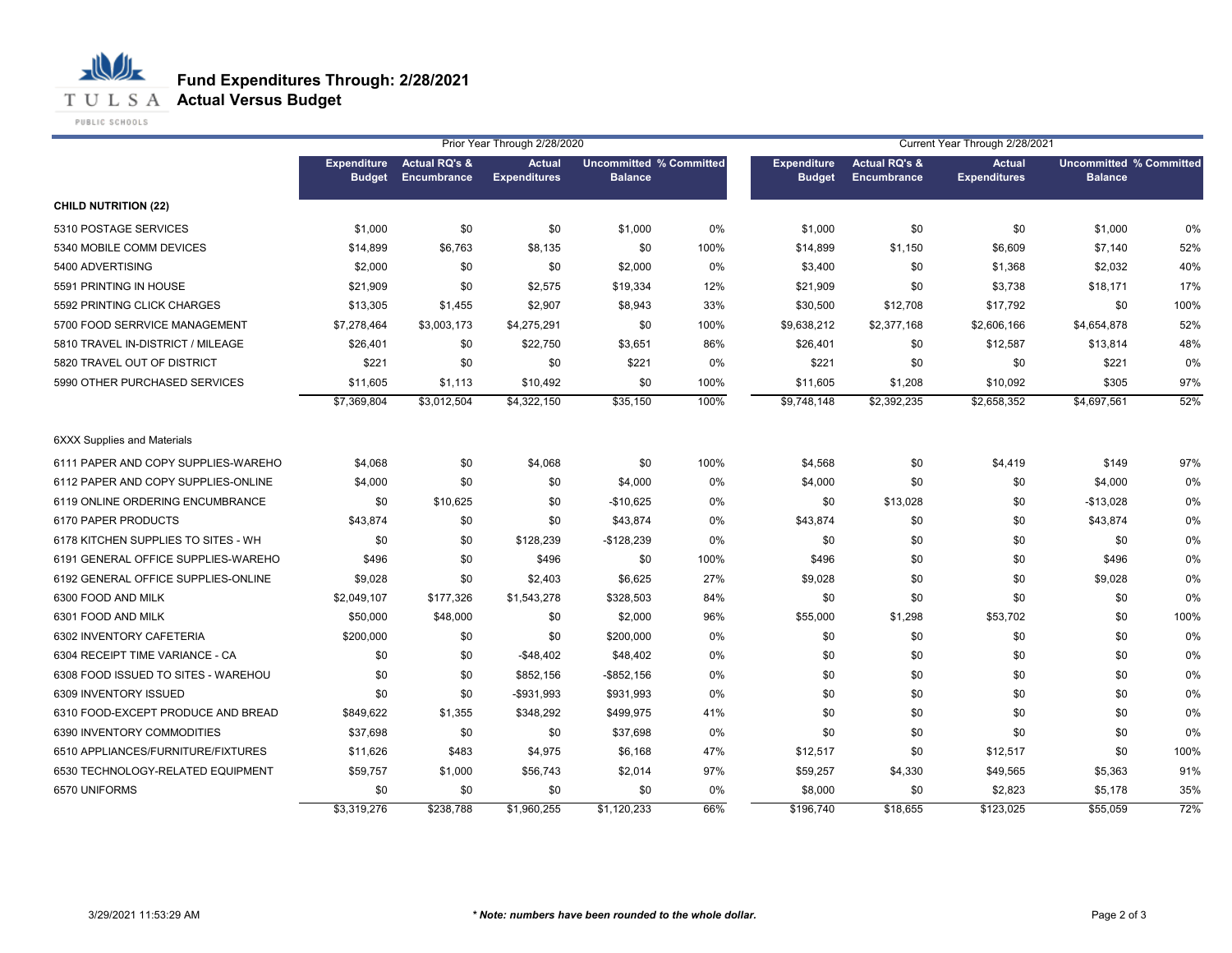## 心儿 **Fund Expenditures Through: 2/28/2021 T U L S A Actual Versus Budget**

|                                      |                                     |                              | Prior Year Through 2/28/2020         |                                                  |       |                                     |                                         | Current Year Through 2/28/2021       |                                                  |     |
|--------------------------------------|-------------------------------------|------------------------------|--------------------------------------|--------------------------------------------------|-------|-------------------------------------|-----------------------------------------|--------------------------------------|--------------------------------------------------|-----|
|                                      | <b>Expenditure</b><br><b>Budget</b> | Actual RQ's &<br>Encumbrance | <b>Actual</b><br><b>Expenditures</b> | <b>Uncommitted % Committed</b><br><b>Balance</b> |       | <b>Expenditure</b><br><b>Budget</b> | <b>Actual RQ's &amp;</b><br>Encumbrance | <b>Actual</b><br><b>Expenditures</b> | <b>Uncommitted % Committed</b><br><b>Balance</b> |     |
| <b>CHILD NUTRITION (22)</b>          |                                     |                              |                                      |                                                  |       |                                     |                                         |                                      |                                                  |     |
| 7XXX Property/Equipment              |                                     |                              |                                      |                                                  |       |                                     |                                         |                                      |                                                  |     |
| 7310 APPLIANCES/FURNITURE/FIXTURES   | \$46,963                            | \$0                          | \$38,139                             | \$8,823                                          | 81%   | \$46,572                            | \$0                                     | \$30,879                             | \$15,692                                         | 66% |
|                                      | \$46,963                            | \$0                          | \$38,139                             | \$8,823                                          | 81%   | \$46,572                            | \$0                                     | \$30,879                             | \$15,692                                         | 66% |
| 8XXX Other Objects and Reserves      |                                     |                              |                                      |                                                  |       |                                     |                                         |                                      |                                                  |     |
| 8600 STAFF REGISTRATION AND TUITION  | \$1,173                             | \$0                          | \$0                                  | \$1,173                                          | 0%    | \$1,173                             | \$0                                     | \$0                                  | \$1,173                                          | 0%  |
|                                      | \$1,173                             | \$0                          | \$0                                  | \$1,173                                          | $0\%$ | \$1,173                             | \$0                                     | \$0                                  | \$1,173                                          | 0%  |
| 9XXX Other Uses of Funds             |                                     |                              |                                      |                                                  |       |                                     |                                         |                                      |                                                  |     |
| 9300 REIMBURSEMENT                   | \$465,500                           | \$0                          | \$0                                  | \$465,500                                        | 0%    | \$1,700,000                         | \$0                                     | \$0                                  | \$1,700,000                                      | 0%  |
|                                      | \$465,500                           | \$0                          | \$0                                  | \$465,500                                        | $0\%$ | \$1,700,000                         | \$0                                     | \$0                                  | \$1,700,000                                      | 0%  |
| <b>Total Fund Expend./Encumb/RQs</b> | \$25,920,997                        | \$8,194,985                  | \$14,933,428                         | \$2,792,584                                      | 89%   | \$24,933,775                        | \$7,502,076                             | \$10,958,858                         | \$6,472,841                                      | 74% |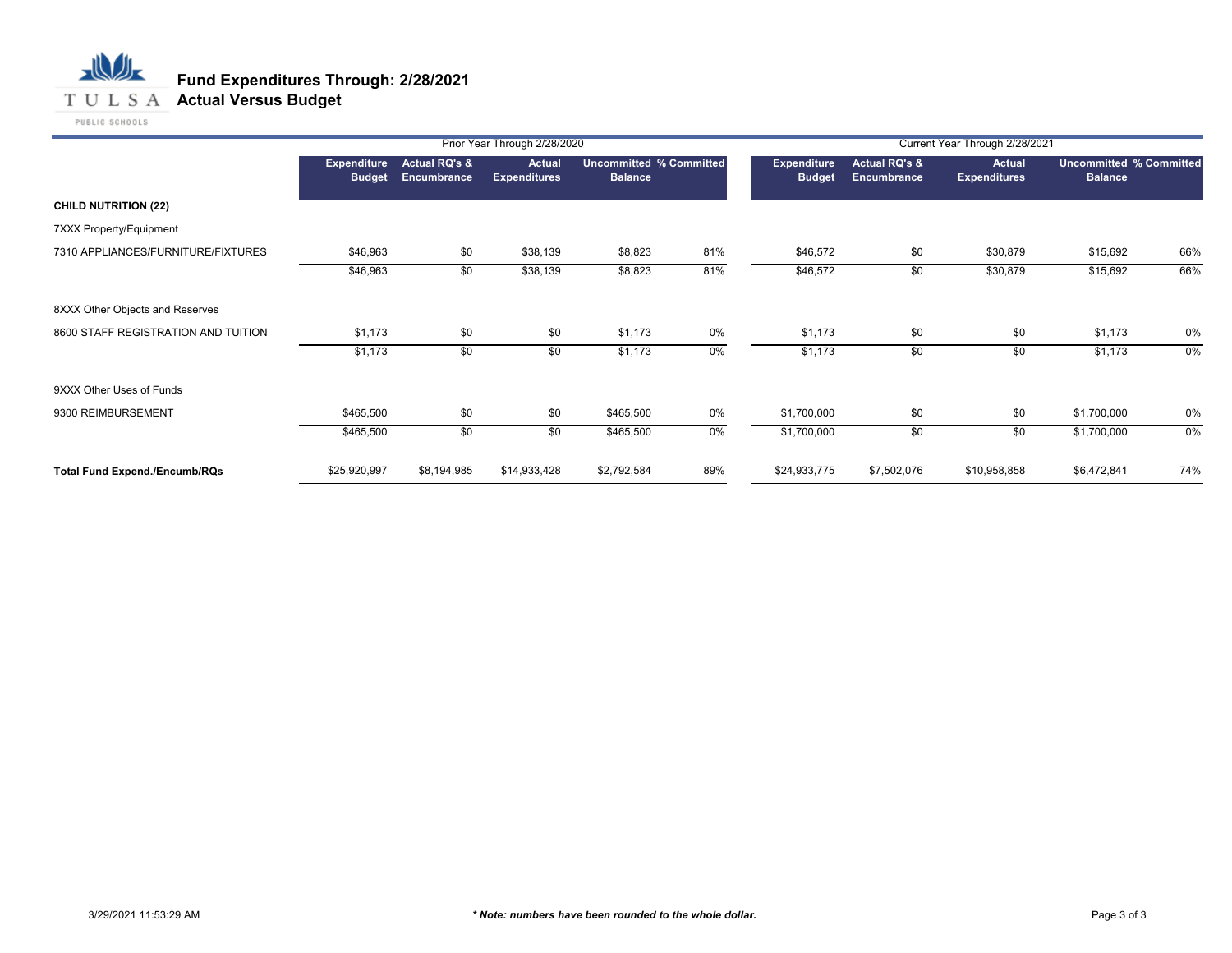

## **Bond Fund Expenditures By Project Through: 2/28/2021**

| Current Year Through 2/28/2021      |                           |                          |                 |                                                |             |  |
|-------------------------------------|---------------------------|--------------------------|-----------------|------------------------------------------------|-------------|--|
| <b>Project Project Description</b>  | <b>Expenditure Budget</b> | <b>Actual RQ's &amp;</b> |                 | <b>Actual Expenditures</b> Uncommitted Balance | % Committed |  |
| 30 - BOND BALANCING FUND            |                           | <b>Encumbrance</b>       |                 |                                                |             |  |
| 0000 UNRESTRICTED FUNDS             | \$23,430,768              | \$0                      | \$0             | \$23,430,768                                   | 0%          |  |
| SUM OF FUND 30                      | \$23,430,768              | $\overline{30}$          | $\overline{50}$ | \$23,430,768                                   | $0\%$       |  |
|                                     |                           |                          |                 |                                                |             |  |
| 31 - BOND FUND - 2021A              |                           |                          |                 |                                                |             |  |
| 1119 BOND CLASSROOM MANAGEMENT FEES | \$0                       | \$320,392                | \$0             | $-$ \$320,392                                  | 0%          |  |
| SUM OF FUND 31                      | \$0                       | \$320,392                | \$0             | $-$ \$320,392                                  | $0\%$       |  |
| 32 - BOND FUND - 2018B              |                           |                          |                 |                                                |             |  |
| 1110 BOND CLASSROOM TEXTBOOKS       | \$5,537                   | \$0                      | \$5,537         | \$0                                            | 100%        |  |
| 1133 BOND FINE ARTS: UNIFORMS, EQUI | \$8,921                   | \$0                      | \$0             | \$8,921                                        | 0%          |  |
| 1136 BOND PE / HEALTH EDUCATION EQU | \$1,078                   | \$0                      | \$1,078         | \$0                                            | 100%        |  |
| 1173 BOND SYSTEMS UPGRADES, PHONE,  | \$240                     | \$0                      | \$240           | \$0                                            | 100%        |  |
| <b>1527 LIBRARY MATERIAL</b>        | \$0                       | \$0                      | \$0             | \$0                                            | #DIV/0!     |  |
| SUM OF FUND 32                      | \$15,775                  | \$0                      | \$6,855         | \$8,921                                        | 43%         |  |
| 33 - BOND FUND - 2018C              |                           |                          |                 |                                                |             |  |
| 1111 BOND READING AND STEM MATERIAL | \$21,403                  | \$49                     | \$19,781        | \$1,573                                        | 93%         |  |
| 1146 DESKTOP & APP VIRTUALIZATION   | \$186,405                 | \$0                      | \$186,405       | \$0                                            | 100%        |  |
| 1169 CLASSROOM COMPUTERS            | \$3,600                   | \$0                      | \$0             | \$3,600                                        | 0%          |  |
| 1171 PROFESSIONAL DEVELOPMENT       | \$30,644                  | \$0                      | \$10,000        | \$20,644                                       | 33%         |  |
| 1173 BOND SYSTEMS UPGRADES, PHONE,  | \$33,018                  | $-$171,694$              | \$204,712       | \$0                                            | 100%        |  |
| 1177 INSTRUCTIONAL LEARNING RESOURC | \$2,708                   | \$0                      | \$2,708         | \$0                                            | 100%        |  |
| SUM OF FUND 33                      | \$277,778                 | $-$171,645$              | \$423,606       | \$25,817                                       | 91%         |  |
| 34 - BOND FUND - 2019A              |                           |                          |                 |                                                |             |  |
| 1111 BOND READING AND STEM MATERIAL | \$559,858                 | \$1,513                  | \$509,279       | \$49,066                                       | 91%         |  |
| 1135 BOND AUDITORIUM REMODEL        | \$226                     | \$0                      | \$0             | \$226                                          | 0%          |  |
| 1136 BOND PE / HEALTH EDUCATION EQU | $-$1,078$                 | \$0                      | $-$1,078$       | \$0                                            | 100%        |  |
| 1139 BOND SCIENCE SAFETY EQUIPMENT  | \$955                     | \$0                      | $-$ \$669       | \$1,624                                        | $-70%$      |  |
| 1145 BOND 21ST CENTURY CLASSROOM TE | \$871                     | \$0                      | \$871           | \$0                                            | 100%        |  |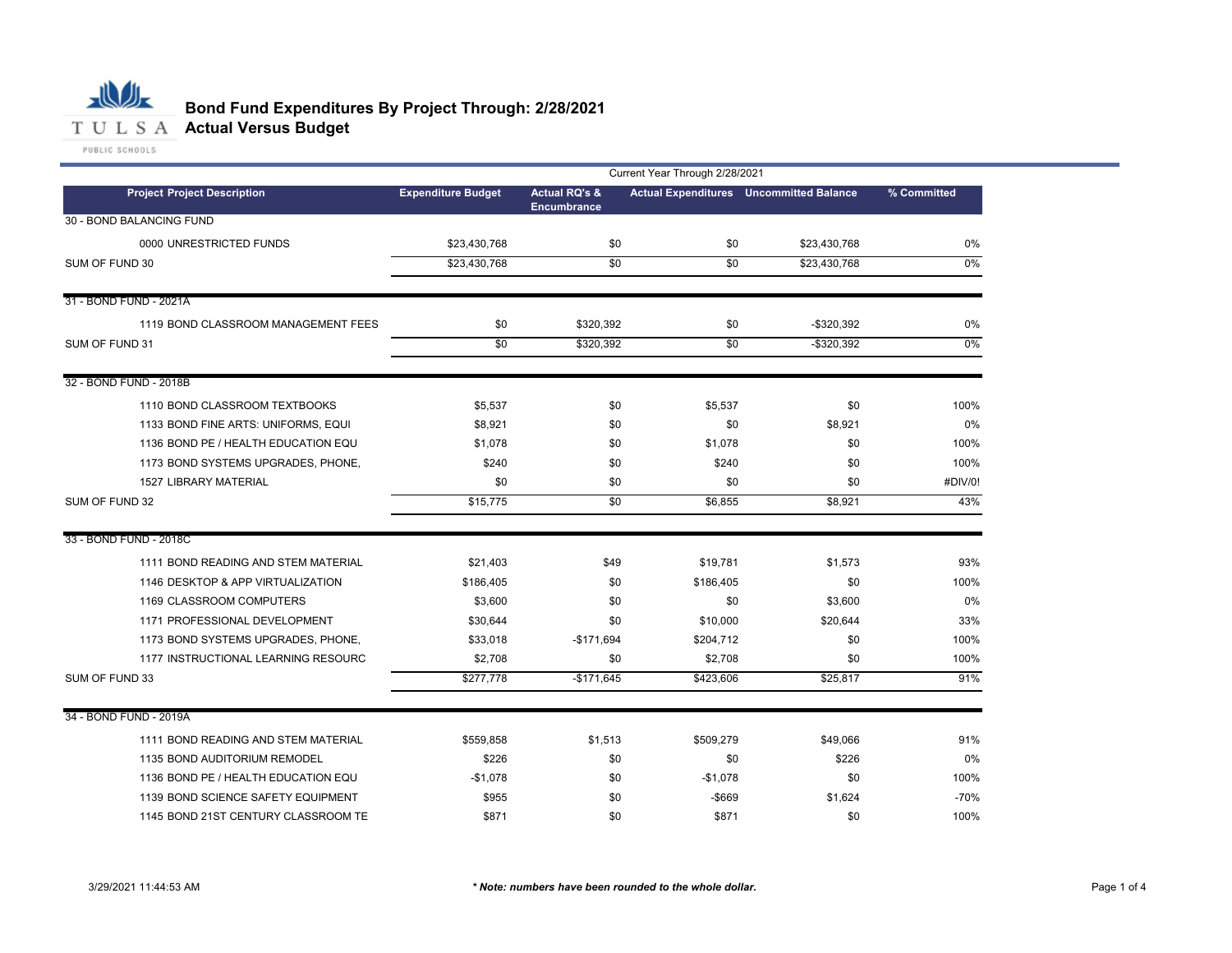

## **Bond Fund Expenditures By Project Through: 2/28/2021**

|                                     | Current Year Through 2/28/2021 |                                                |             |                                                |             |
|-------------------------------------|--------------------------------|------------------------------------------------|-------------|------------------------------------------------|-------------|
| <b>Project Project Description</b>  | <b>Expenditure Budget</b>      | <b>Actual RQ's &amp;</b><br><b>Encumbrance</b> |             | <b>Actual Expenditures</b> Uncommitted Balance | % Committed |
| 1173 BOND SYSTEMS UPGRADES, PHONE,  | \$4.813                        | \$0                                            | \$4,813     | \$0                                            | 100%        |
| 1180 BOND UPGRADE POOL LOCKER ROOMS | \$170,937                      | \$0                                            | \$170,937   | \$0                                            | 100%        |
| 1200 FACILITIES - BOND              | \$11,166                       | \$0                                            | \$11,166    | \$0                                            | 100%        |
| 1219 BOND MANAGEMENT FEES           | \$7,183                        | \$0                                            | \$7,183     | \$0                                            | 100%        |
| SUM OF FUND 34                      | \$754,931                      | \$1,513                                        | \$702,502   | \$50,917                                       | 93%         |
| 35 - BOND FUND - 2019B              |                                |                                                |             |                                                |             |
| 1110 BOND CLASSROOM TEXTBOOKS       | \$153,415                      | \$0                                            | \$153,415   | \$0                                            | 100%        |
| 1111 BOND READING AND STEM MATERIAL | \$357,647                      | \$945                                          | \$356,702   | \$0                                            | 100%        |
| 1133 BOND FINE ARTS: UNIFORMS, EQUI | \$286,532                      | \$27                                           | \$286,505   | \$0                                            | 100%        |
| 1135 BOND AUDITORIUM REMODEL        | \$39,295                       | \$0                                            | \$39,295    | \$0                                            | 100%        |
| 1139 BOND SCIENCE SAFETY EQUIPMENT  | \$8,823                        | \$0                                            | \$8,823     | \$0                                            | 100%        |
| 1145 BOND 21ST CENTURY CLASSROOM TE | \$57,975                       | \$51,302                                       | \$6,673     | \$0                                            | 100%        |
| 1169 CLASSROOM COMPUTERS            | \$182,072                      | \$90,571                                       | \$91,501    | \$0                                            | 100%        |
| 1180 BOND UPGRADE POOL LOCKER ROOMS | \$117,310                      | \$18,819                                       | \$98,491    | \$0                                            | 100%        |
| 1200 FACILITIES - BOND              | \$129,383                      | \$889                                          | \$128,494   | \$0                                            | 100%        |
| 1215 BOND-ENERGY MANAGEMENT FEES    | \$113,051                      | \$7,143                                        | \$104,614   | \$1,295                                        | 99%         |
| 1219 BOND MANAGEMENT FEES           | \$9,728                        | \$0                                            | \$9,728     | \$0                                            | 100%        |
| 1410 BOND SCHOOL BUSES / ROUTE MAIN | \$7,890                        | \$0                                            | \$7,890     | \$0                                            | 100%        |
| 1522 BOND LIBRARY CONSTRUCTION      | \$96,767                       | \$0                                            | \$96,767    | \$0                                            | 100%        |
| <b>1527 LIBRARY MATERIAL</b>        | \$669,565                      | \$44,520                                       | \$624,566   | \$478                                          | 100%        |
| SUM OF FUND 35                      | \$2,229,451                    | \$214,216                                      | \$2,013,462 | \$1,773                                        | 100%        |
| 36 - BOND FUND - 2019C              |                                |                                                |             |                                                |             |
| 1146 DESKTOP & APP VIRTUALIZATION   | \$429,823                      | \$53,302                                       | \$53,838    | \$322,683                                      | 25%         |
| 1169 CLASSROOM COMPUTERS            | \$172,142                      | \$122,252                                      | \$7,574     | \$42,316                                       | 75%         |
| 1171 PROFESSIONAL DEVELOPMENT       | \$250,000                      | \$0                                            | \$0         | \$250,000                                      | $0\%$       |
| 1172 BOND TECHNOLOGY INFRASTRUCTURE | \$2,001,926                    | \$52.585                                       | \$1,709,445 | \$239,896                                      | 88%         |
| 1173 BOND SYSTEMS UPGRADES, PHONE,  | \$509,913                      | $-$239,042$                                    | \$477,859   | \$271,096                                      | 47%         |
| 1177 INSTRUCTIONAL LEARNING RESOURC | \$918,398                      | \$137,000                                      | \$770,451   | \$10,947                                       | 99%         |
| SUM OF FUND 36                      | \$4,282,202                    | \$126,097                                      | \$3,019,167 | \$1,136,938                                    | 73%         |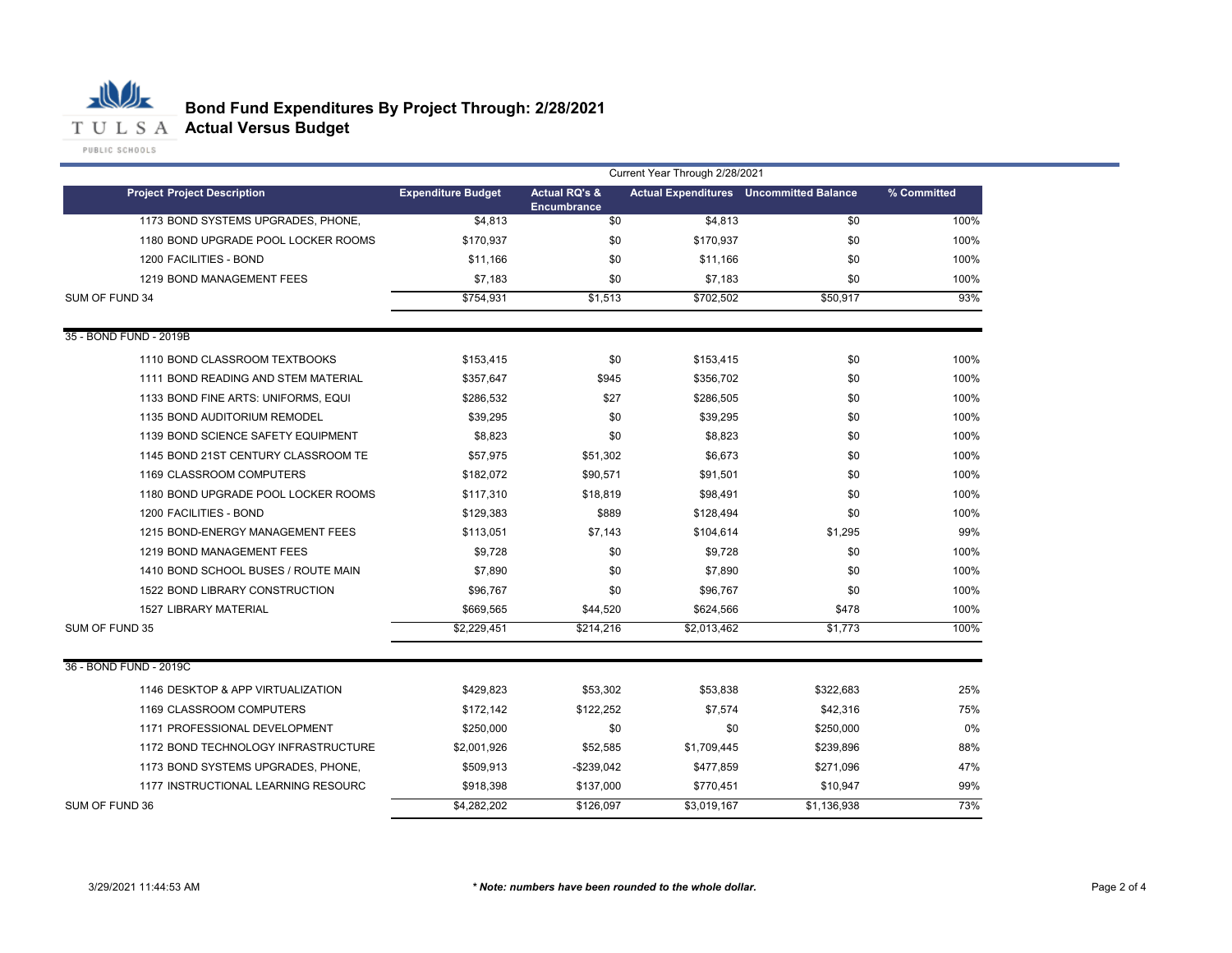

|                                     | Current Year Through 2/28/2021 |                                                |             |                                                |             |
|-------------------------------------|--------------------------------|------------------------------------------------|-------------|------------------------------------------------|-------------|
| <b>Project Project Description</b>  | <b>Expenditure Budget</b>      | <b>Actual RQ's &amp;</b><br><b>Encumbrance</b> |             | <b>Actual Expenditures</b> Uncommitted Balance | % Committed |
| 37 - BOND FUND - 2020A              |                                |                                                |             |                                                |             |
| 1110 BOND CLASSROOM TEXTBOOKS       | \$182,840                      | \$164,936                                      | \$3,310     | \$14,594                                       | 92%         |
| 1111 BOND READING AND STEM MATERIAL | \$611.755                      | \$1,326                                        | \$602,313   | \$8,116                                        | 99%         |
| 1119 BOND CLASSROOM MANAGEMENT FEES | \$217,619                      | \$3,110                                        | \$214,510   | \$0                                            | 100%        |
| 1130 BOND CLASSROOM FURNITURE / FIX | \$431,838                      | \$43,031                                       | \$273,123   | \$115,684                                      | 73%         |
| 1133 BOND FINE ARTS: UNIFORMS, EQUI | \$200                          | \$0                                            | \$0         | \$200                                          | 0%          |
| 1135 BOND AUDITORIUM REMODEL        | \$4,689                        | \$0                                            | \$0         | \$4,689                                        | 0%          |
| 1136 BOND PE / HEALTH EDUCATION EQU | \$159.779                      | \$0                                            | \$0         | \$159.779                                      | 0%          |
| 1145 BOND 21ST CENTURY CLASSROOM TE | \$104,391                      | \$16,379                                       | \$87,641    | \$371                                          | 100%        |
| 1147 MANAGED PRINT SERVICE          | \$375,067                      | \$75,991                                       | \$287,489   | \$11,587                                       | 97%         |
| 1169 CLASSROOM COMPUTERS            | \$2,003,349                    | \$1,258                                        | \$3,872,391 | $-$1,870,300$                                  | 193%        |
| 1180 BOND UPGRADE POOL LOCKER ROOMS | \$439,633                      | \$410,900                                      | \$28,733    | \$0                                            | 100%        |
| 1200 FACILITIES - BOND              | \$10,944                       | \$685                                          | \$2,120     | \$8,139                                        | 26%         |
| 1210 BOND-CONSTRUCTION BUILDING ADD | \$12,000                       | \$12,000                                       | \$0         | \$0                                            | 100%        |
| 1215 BOND-ENERGY MANAGEMENT FEES    | \$235,531                      | \$145,231                                      | \$16,467    | \$73,833                                       | 69%         |
| 1219 BOND MANAGEMENT FEES           | \$248,137                      | \$6,022                                        | \$242,115   | \$0                                            | 100%        |
| 1230 BOND-BLDG RENOVATIONS          | \$1,037,111                    | \$0                                            | \$1,037,111 | \$0                                            | 100%        |
| 1231 BOND-ACCESSIBILITY             | \$229,836                      | \$0                                            | \$229,836   | \$0                                            | 100%        |
| 1250 BOND-P.E. UPGRADES             | \$181,750                      | \$0                                            | \$180,000   | \$1,750                                        | 99%         |
| 1522 BOND LIBRARY CONSTRUCTION      | \$113,622                      | \$0                                            | \$113,622   | \$0                                            | 100%        |
| SUM OF FUND 37                      | \$6,600,093                    | \$880,870                                      | \$7,190,780 | $-$1,471,557$                                  | 122%        |
| 38 - BOND FUND - 2020B              |                                |                                                |             |                                                |             |
| 1110 BOND CLASSROOM TEXTBOOKS       | \$1,195,298                    | \$565,844                                      | \$770       | \$628,684                                      | 47%         |
| 1111 BOND READING AND STEM MATERIAL | \$865,631                      | \$12,894                                       | \$161,431   | \$691,307                                      | 20%         |
| 1119 BOND CLASSROOM MANAGEMENT FEES | \$297,886                      | \$144,061                                      | \$147,528   | \$6,297                                        | 98%         |
| 1130 BOND CLASSROOM FURNITURE / FIX | \$610,467                      | \$51,946                                       | \$127,328   | \$431,194                                      | 29%         |
| 1133 BOND FINE ARTS: UNIFORMS, EQUI | \$370,058                      | \$17,068                                       | \$1,724     | \$351,266                                      | 5%          |
| 1135 BOND AUDITORIUM REMODEL        | \$314,792                      | -\$16,492                                      | \$0         | \$331,283                                      | $-5%$       |
| 1139 BOND SCIENCE SAFETY EQUIPMENT  | \$54,301                       | \$0                                            | \$6,739     | \$47,562                                       | 12%         |
|                                     |                                |                                                |             |                                                |             |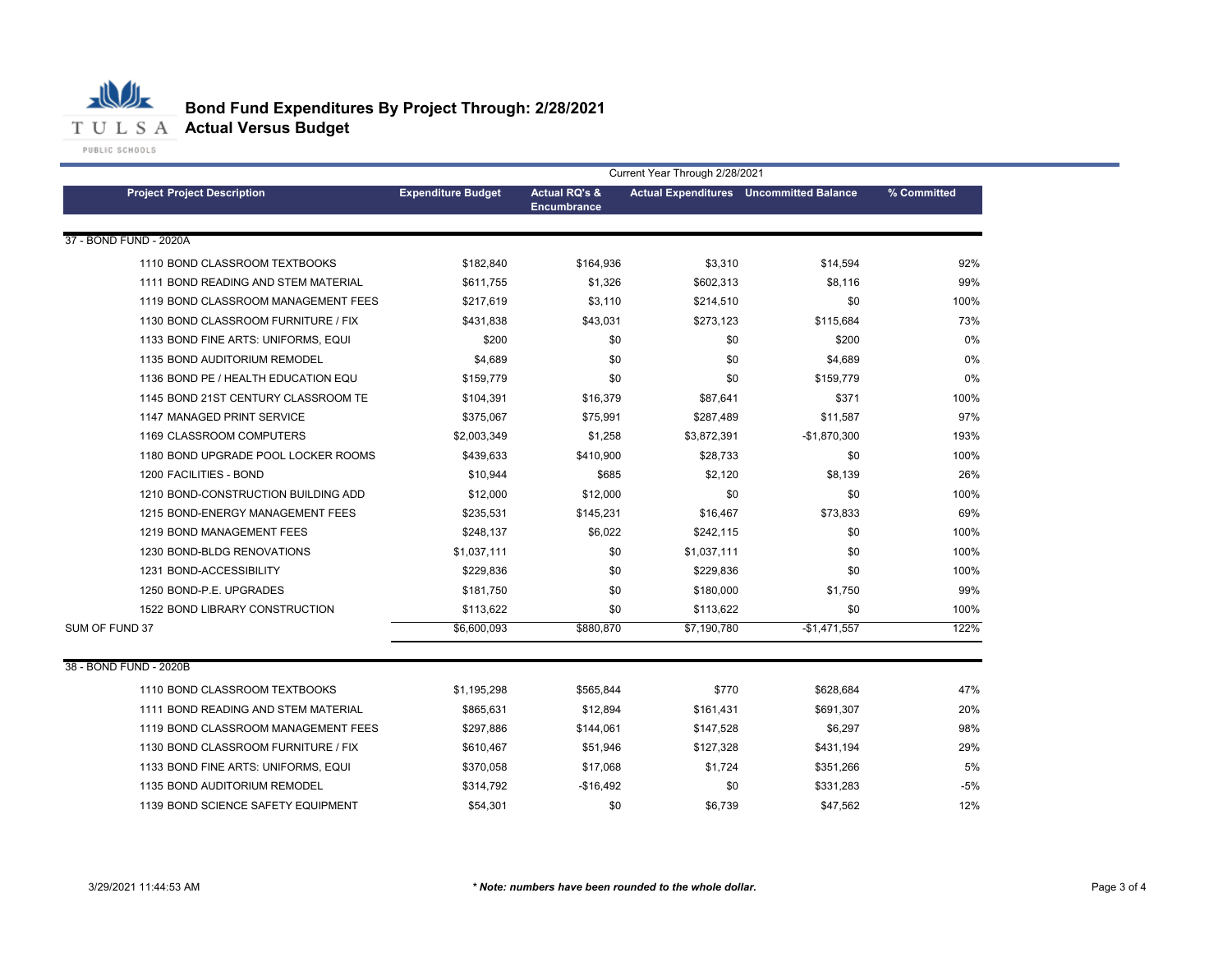

|                                     | Current Year Through 2/28/2021 |                                                |              |                                                |             |
|-------------------------------------|--------------------------------|------------------------------------------------|--------------|------------------------------------------------|-------------|
| <b>Project Project Description</b>  | <b>Expenditure Budget</b>      | <b>Actual RQ's &amp;</b><br><b>Encumbrance</b> |              | <b>Actual Expenditures</b> Uncommitted Balance | % Committed |
| 1145 BOND 21ST CENTURY CLASSROOM TE | \$1,371,472                    | \$0                                            | \$1,291,190  | \$80,282                                       | 94%         |
| 1147 MANAGED PRINT SERVICE          | \$552.374                      | \$193,637                                      | \$213,179    | \$145,559                                      | 74%         |
| 1169 CLASSROOM COMPUTERS            | \$5,595,396                    | \$849,724                                      | \$3,796,497  | \$949,175                                      | 83%         |
| 1180 BOND UPGRADE POOL LOCKER ROOMS | \$782,326                      | \$514,723                                      | \$239,389    | \$28,213                                       | 96%         |
| 1200 FACILITIES - BOND              | \$2,124,642                    | \$196,233                                      | \$1,923,209  | \$5,200                                        | 100%        |
| 1210 BOND-CONSTRUCTION BUILDING ADD | \$8,524,803                    | \$332,369                                      | \$8,192,434  | \$0                                            | 100%        |
| 1212 BOND-PAVING                    | \$11,927                       | \$0                                            | \$11,927     | \$0                                            | 100%        |
| 1215 BOND-ENERGY MANAGEMENT FEES    | \$600,998                      | \$0                                            | \$1,692      | \$599,306                                      | 0%          |
| 1219 BOND MANAGEMENT FEES           | \$514,698                      | \$263,858                                      | \$225,065    | \$25,775                                       | 95%         |
| 1230 BOND-BLDG RENOVATIONS          | \$13,315,995                   | \$1                                            | \$13,315,994 | \$0                                            | 100%        |
| 1231 BOND-ACCESSIBILITY             | \$272,591                      | \$194,559                                      | \$78,032     | \$0                                            | 100%        |
| 1250 BOND-P.E. UPGRADES             | \$7,394,346                    | \$2,263,733                                    | \$147,638    | \$4,982,975                                    | 33%         |
| 1410 BOND SCHOOL BUSES / ROUTE MAIN | \$3,180,809                    | \$368,744                                      | \$2,405,783  | \$406,282                                      | 87%         |
| 1419 BOND TRANSPORTATION MANAGEMENT | \$98,191                       | \$0                                            | \$98.191     | \$0                                            | 100%        |
| 1473 BOND SYSTEMS UPGRADES, PHONE,  | \$41,000                       | \$41,000                                       | \$0          | \$0                                            | 100%        |
| 1519 BOND LIBRARY MANAGEMENT FEES   | \$150,000                      | \$0                                            | \$150,000    | \$0                                            | 100%        |
| 1522 BOND LIBRARY CONSTRUCTION      | \$754,576                      | \$572,597                                      | \$181,979    | \$0                                            | 100%        |
| <b>1527 LIBRARY MATERIAL</b>        | \$1,005,424                    | \$306,228                                      | \$179,407    | \$519,789                                      | 48%         |
| SUM OF FUND 38                      | \$50,000,000                   | \$6,872,727                                    | \$32,897,125 | \$10,230,149                                   | 80%         |
| 39 - BOND FUND - 2020C              |                                |                                                |              |                                                |             |
| 1119 BOND CLASSROOM MANAGEMENT FEES | \$45,812                       | \$0                                            | \$45,062     | \$750                                          | 98%         |
| 1146 DESKTOP & APP VIRTUALIZATION   | \$1,200,461                    | \$46,675                                       | \$220,312    | \$933,474                                      | 22%         |
| 1169 CLASSROOM COMPUTERS            | \$5,842,057                    | \$305,161                                      | \$5,516,972  | \$19,924                                       | 100%        |
| 1171 PROFESSIONAL DEVELOPMENT       | \$158,845                      | \$0                                            | \$0          | \$158,845                                      | 0%          |
| 1172 BOND TECHNOLOGY INFRASTRUCTURE | \$922,294                      | \$0                                            | \$922,293    | \$1                                            | 100%        |
| 1173 BOND SYSTEMS UPGRADES, PHONE,  | \$24,110                       | \$0                                            | \$0          | \$24,110                                       | 0%          |
| 1177 INSTRUCTIONAL LEARNING RESOURC | \$806,421                      | \$97,838                                       | \$33,655     | \$674,929                                      | 16%         |
| SUM OF FUND 39                      | \$9,000,000                    | \$449,673                                      | \$6,738,294  | \$1,812,033                                    | 80%         |
| Grand Total of all Funds:           | \$96,591,000                   | \$8.693.843                                    | \$52,991,790 | \$34,905.366                                   | 64%         |